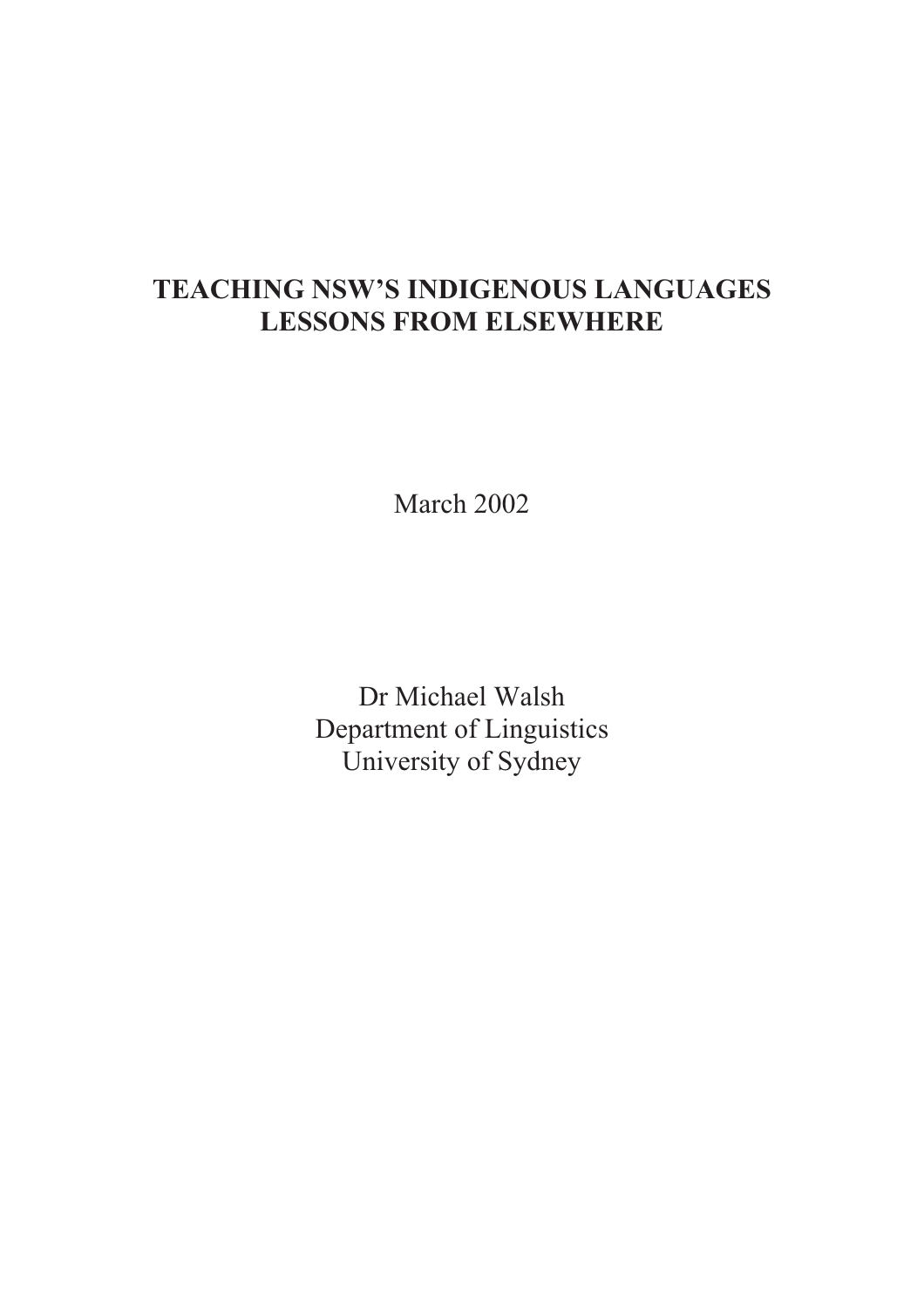This project was commissioned by the Office of the Board of Studies. The views expressed by the authors do not necessarily reflect the views of the Office of the Board of Studies.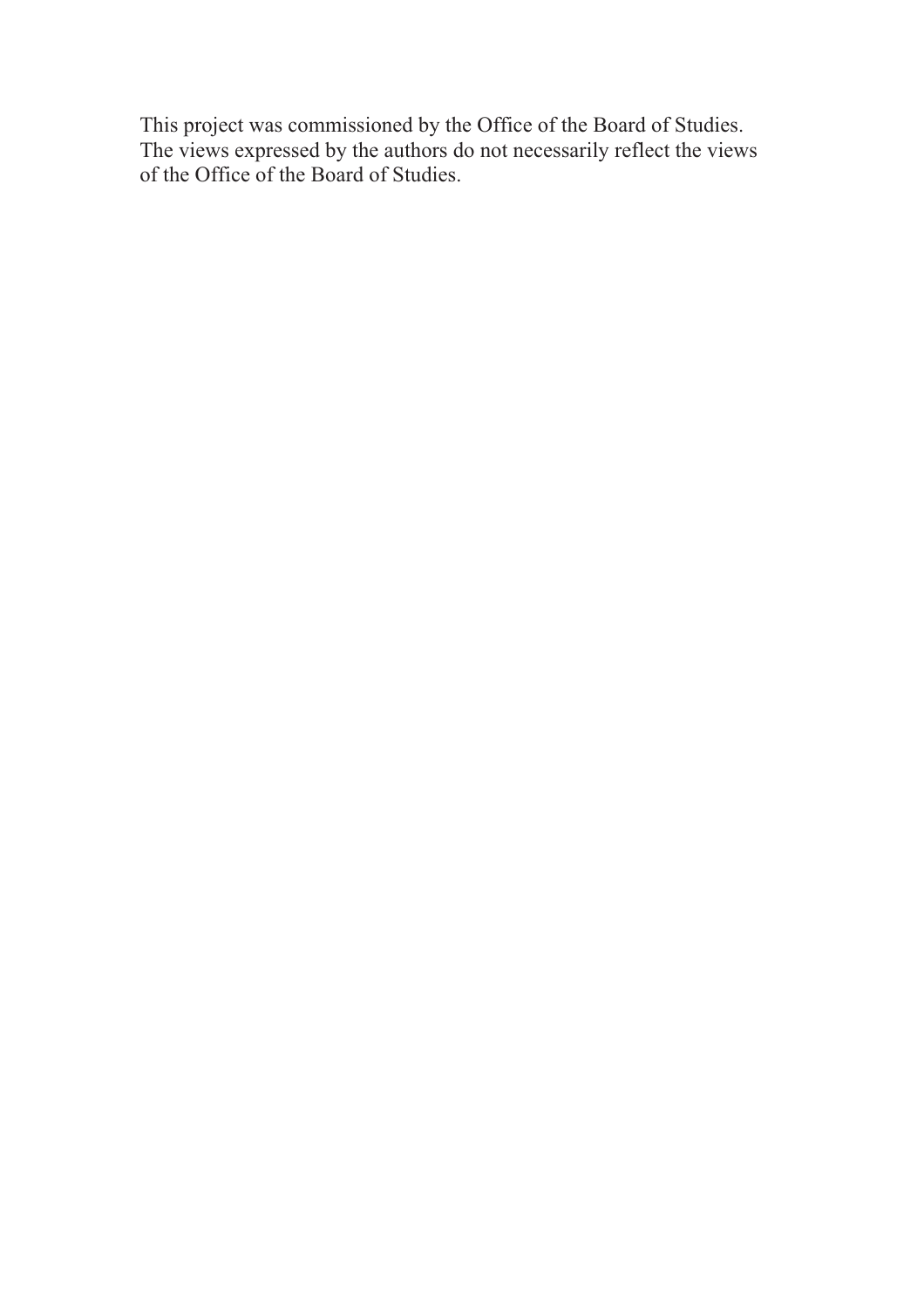# TEACHING NSW'S INDIGENOUS LANGUAGES LESSONS FROM ELSEWHERE

# Dr Michael Walsh Department of Linguistics University of Sydney March 2002

A language cannot be saved by singing a few songs or having a word printed on a postage stamp. It cannot even be saved by getting 'official status' for it, or getting it taught in schools. It is saved by its use (no matter how imperfect) by its introduction into every walk of life and at every conceivable opportunity until it becomes a natural thing, no longer laboured or false. It means in short a period of struggle and hardship. There is no easy route to the restoration of a language.

-Ellis and mac a' Ghobhainn [quoted in Nettle and Romaine 2000: 176]

# PREAMBLE

This paper reviews some of the key international literature on the teaching of Indigenous languages in revitalisation contexts. I attempt to relate this literature to my knowledge of NSW Aboriginal languages and consider the potential for similar teaching programs in revitalisation contexts in NSW.

# Selectivity

Inevitably a review of this kind must be selective. It is selective in that I do not pretend to have read, assimilated and addressed all the literature that might be relevant. It is also selective in that such literature as exists tends to focus on Indigenous language revitalisation in the Americas, especially northern America. This is not to say that there is neither a need nor a concern for Indigenous language revitalisation elsewhere, for instance in Africa. It seems to me that it is no accident that the major thrust for Indigenous language revitalisation has taken place in countries where the necessary resources are available: a relatively stable political system (and a system that is if not sympathetic to Indigenous language revitalisation then at least not obstructive in a major way); a reasonably high socio-economic level; the technical expertise; and, crucially, the 'right' level of political will in the Indigenous communities trying to undertake Indigenous language revitalisation.

# The bias in the literature towards the Americas

Much of the literature reviewed relates to Indigenous language revitalisation situations in the USA and Canada. To a lesser extent there will be references to situations in Mexico, Central and South America. The bias in the literature towards northern America I believe is a reflection of the fact that some Indigenous communities are simply too preoccupied with keeping themselves alive to have much energy left over to keep their languages alive however much they might be concerned about them. Here I am thinking, for instance, of some of the more drought-, poverty-, and sickness-burdened communities in Africa.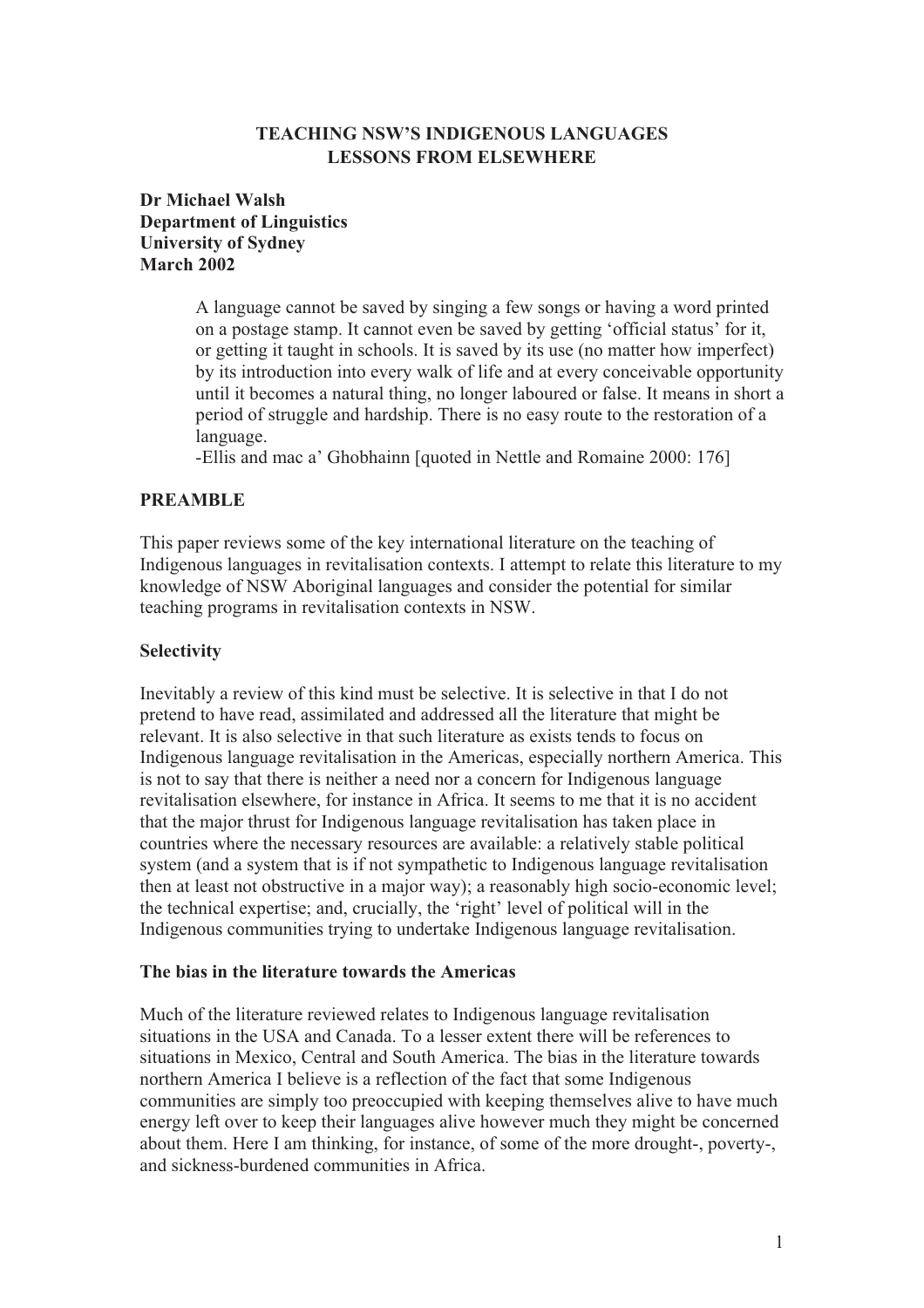#### What should be compared with NSW?

There is some literature dealing with the Maori of New Zealand but this is not so readily comparable to Indigenous language revitalisation situations in NSW. Essentially there is just one Indigenous language for the whole country of New Zealand while in NSW there is a multiplicity of Indigenous languages with estimates of 60 or more being proposed. Although the use and knowledge of Maori language has decreased in recent decades there is still a relatively large number of people who are either fluent (10,000 to 20,000 according to a National Maori Language Survey carried out in 1995) or who can hold an everyday conversation in Maori (153,669 or 29% of the Maori population according to the New Zealand census of 1996) (King, Jeanette 2001: 121). By contrast the Indigenous language situation in NSW is dire with only tiny communities of active speakers for some languages and for most languages no one who can hold an everyday conversation (Palmer 2000). It is not my intention to minimise the difficulties overcome and the achievements won by the Maori; rather I want to draw parallels from overseas which most closely match the Indigenous language situation in NSW. In New Zealand there is essentially one Indigenous language for the whole country and the NZ government is prepared to direct significant resources to that language. But in NSW there has been relatively little concerted effort from government to date and the language situation is fundamentally different: numerous languages with a small knowledge base for most of them.

# NSW and California

However the literature dealing with northern America describes situations and practices that are either similar to those in NSW or could be easily enough applied in NSW. In particular there are a number of similarities between the Indigenous language situation in NSW and that of California. In California there are around fifty Native Californian languages which have a 'continued existence' out of around a hundred spoken in 1800. '... despite their endurance, the California languages are at the brink of extinction. … it appears there is not a single California Indian language that is being learned by children as the primary language of the household.' (Hinton 1994: 21). In California the estimates for numbers of fluent speakers tend to be very low or even nil in the areas that have borne the brunt of the earliest and most sustained contact from outsiders. Coastal languages from around San Francisco down to Santa Barbara have no fluent speakers whatsoever while the numbers are small but a little healthier in central and western California (Hinton 1994: 27-33). Similarly in NSW estimates for numbers of fluent speakers tend to be very low or even nil around major centres like Sydney and Newcastle but somewhat healthier in the northern and central parts of the state. A summing up the situation in California has many parallels for the NSW situation:

California probably has the dubious distinction of having the most endangered languages of any part of North America. This is of course partly because there are so many Native Californian languages to begin with. Nonetheless, most Native Californian populations are small, and speakers are rarely in daily contact, because their communities seldom have a land base. These facts combine for a deadly situation: in California it is nearly 100% of the Native languages that are no longer learned by children. (Hinton 1994: 221)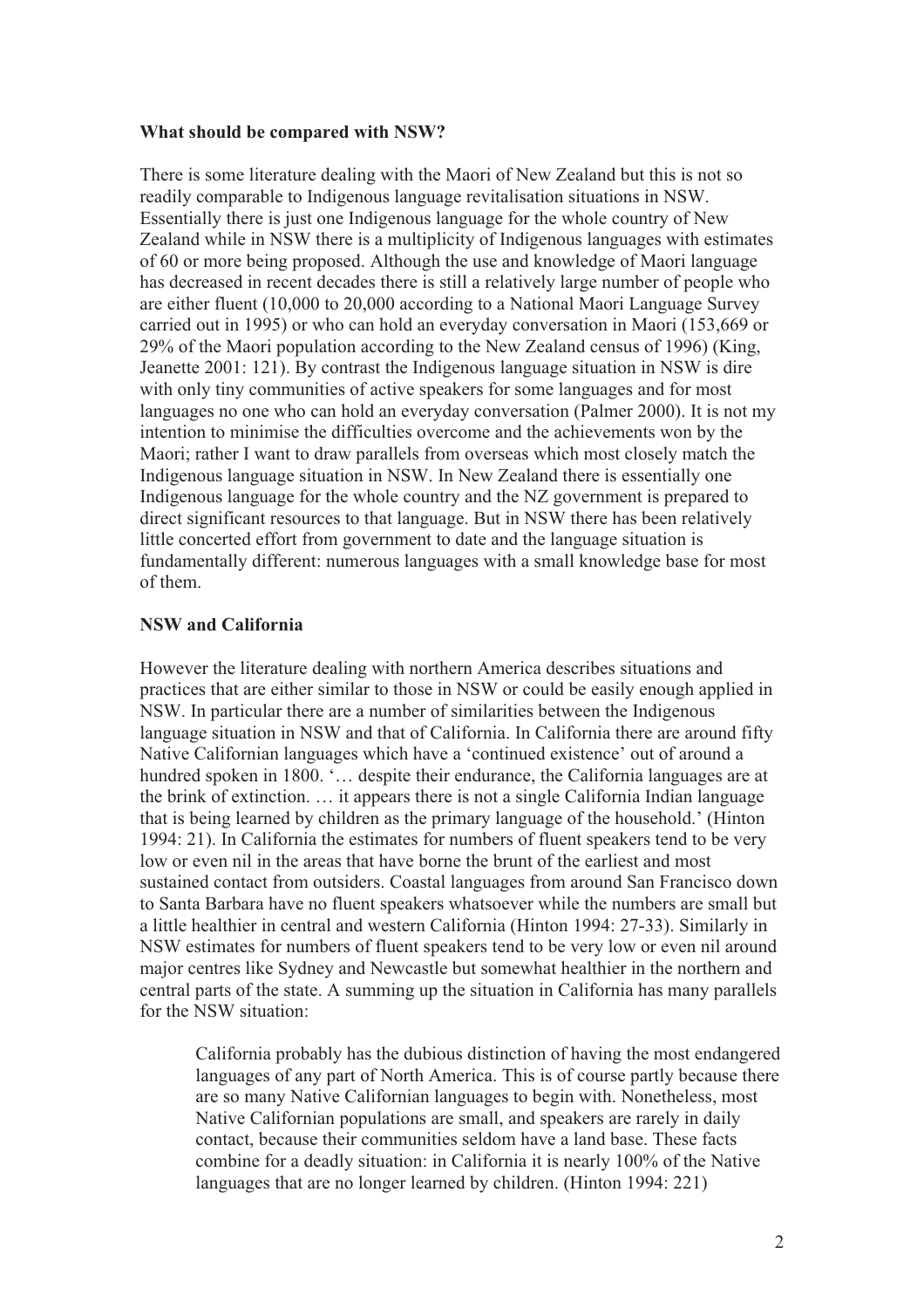#### Key sources

The relevant literature dealing with northern America is concentrated in a number of key sources. Perhaps the single most wide-ranging source is Leanne Hinton and Ken Hale eds. The Green Book of Language Revitalisation in Practice. New York: Academic Press, 2001. This is a recent and authoritative sourcebook which addresses language revitalisation issues around the world with a major focus on the United States. One of its editors is the recently deceased Ken Hale, who had worked on a prodigious number of Australian Indigenous languages from the late 1950s onwards. In the USA he was probably better known for the study of Native American languages especially in the southwest of the US and in Nicaragua. Apart from making major contributions to theoretical linguistics Hale was committed for much of his life to giving due respect to Indigenous languages and taking efforts to see that those languages be maintained and developed by their speakers. His co-editor, Leanne Hinton, has focussed on languages of California and the southwest of the US and like Hale has a tremendous commitment to language revitalisation. Between them they have brought together a very impressive range of contributors who draw on a wealth of experience as linguists, educators and Indigenous people involved in language revitalisation projects.

Another major source in the literature is made up of three volumes of conference proceedings:

Cantoni, Gina ed. 1997 Stabilising Indigenous Languages. Reyhner, Jon ed. 1997 Teaching Indigenous Languages. Reyhner, Jon, et al. eds. 1999 Revitalising Indigenous Languages. [full references are given in the References section; these proceedings are available on-line at http://jan.ucc.nau.edu/~jar/TIL.html]

I will draw on many of the contributions from these volumes in the discussion below.

Finally I should mention an article that I regard as essential reading for anyone seriously interested in understanding language revitalisation and the problems involved in effectively delivering suitable intervention: Nora Marks Dauenhauer and Richard Dauenhauer 1998 Technical, emotional, and ideological issues in reversing language shift: examples from Southeast Alaska. [full reference given in the References section]

The first mentioned writer is a Native speaker of Tlingit, an endangered language of southeast Alaska while the second, her husband, is a non-Indigenous person with academic training in European languages and literature. Together they have collaborated professionally since 1971 and have devoted very considerable energy to documenting and designing programs for the revitalisation of this language, including teacher training and materials development. They have worked in the community and have therefore had first hand experience of the ambivalence that Indigenous people can feel about the revitalisation of their linguistic heritage.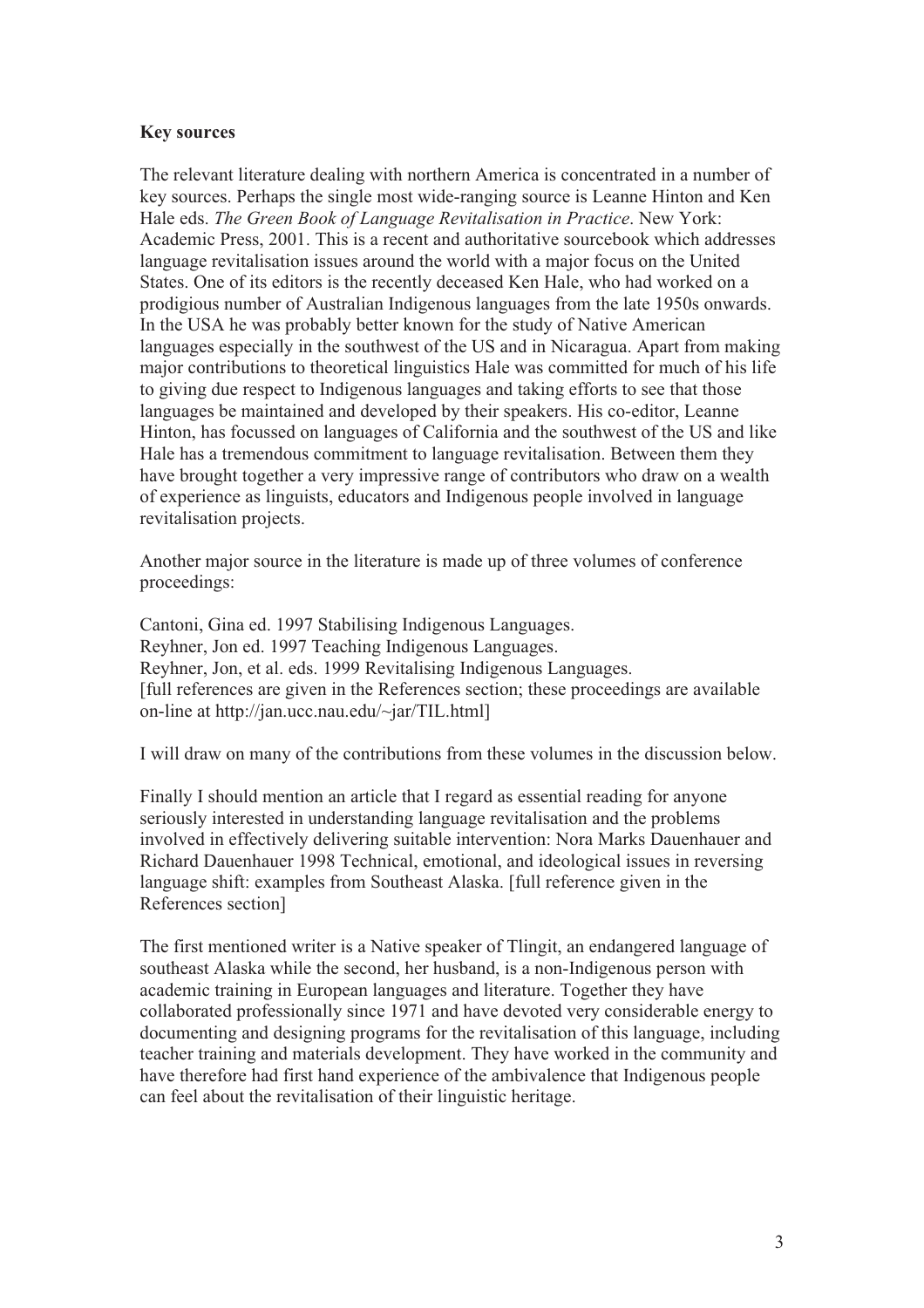# The rise of concern for language revitalisation

Concern for language revitalisation has been there for a long time but it has gained additional prominence in the last ten years or so. There are many examples but I mention just a few: Fishman 1991; Grenoble and Whaley eds. 1998; Hinton and Hale eds. 2001; Hornberger ed. 1997; McCarty and Zepeda eds. 1998; Matsumara 1996; Nettle and Romaine 2000; Ostler and Rudes eds. 2000; Robins and Uhlenbeck eds. 1991. In addition a number of websites have sprung up, among them: http://www.ogmios.org/ [Foundation for Endangered Languages]; http://www.tooyoo.l.u-tokyo.ac.jp/~tsunoda/dlg\_lst.html [Bibliography on Language Endangerment]; http://www.yourdictionary.com/elr/ [Endangered Language Repository]; http://nativelanguages.org/ [Resources for Endangered Languages]; http://www.ipola.org/ [The Institute for the Preservation of the Original Languages of the Americas]; http://www.ling.yale.edu/~elf [The Endangered Language Fund].

In 1992 the previously mentioned Ken Hale and a number of others with long term interests in language revitalisation (including 2 Indigenous contributors, one a linguist and one a specialist in education) produced a major paper addressing the crisis in the state of the world's languages (Hale et al. 1992). This appeared in the journal of the Linguistic Society of America, Language, a publication usually associated with academic, theoretical linguistics and almost never addressing applied issues. One of the contributors, Michael Krauss, concluded that the overwhelming majority of the world's languages may be on the path to extinction. This can be regarded as a wake up call for practitioners of linguistics in that around 90% of the world's languages are likely to be gone by the end of the 21st century (Krauss 1992: 7). This means that much of the subject matter of the discipline of linguistics is soon to disappear. Obviously such disappearance is not merely a matter of academic regret as the many statements of Indigenous peoples can testify. Among academic linguists as well there is more than academic regret: compared to 20 years ago there has been an outpouring of documentation and activity in connection with endangered languages that is quite unprecedented. One issue that has engaged some of this activity is to examine degrees of language endangerment.

# GETTING STARTED

# Profiling language situations

Deciding how to teach an endangered language will depend on the vitality of the language in question. This is one reason why many commentators have made attempts to profile the language situation. This can be done in terms of language vitality. Burnaby has surveyed some of the proposed schemes and mentions one scheme in which languages are classified 'as flourishing, obsolescing, obsolete, or dead. Each level has characteristics relating to whether the children learn the language, what adults speak among themselves in various settings, and how many native speakers there are left.' Another scheme she mentions is 'Bauman (1980) [who] created a five level scale describing languages as flourishing, enduring, declining, obsolescing, and extinct. He added factors such as literacy in the Aboriginal language, and the adaptability of the language to new conditions.' (Burnaby 1997: 25) (see also Dauenhauer and Dauenhauer 1998: 71-73, 76-78).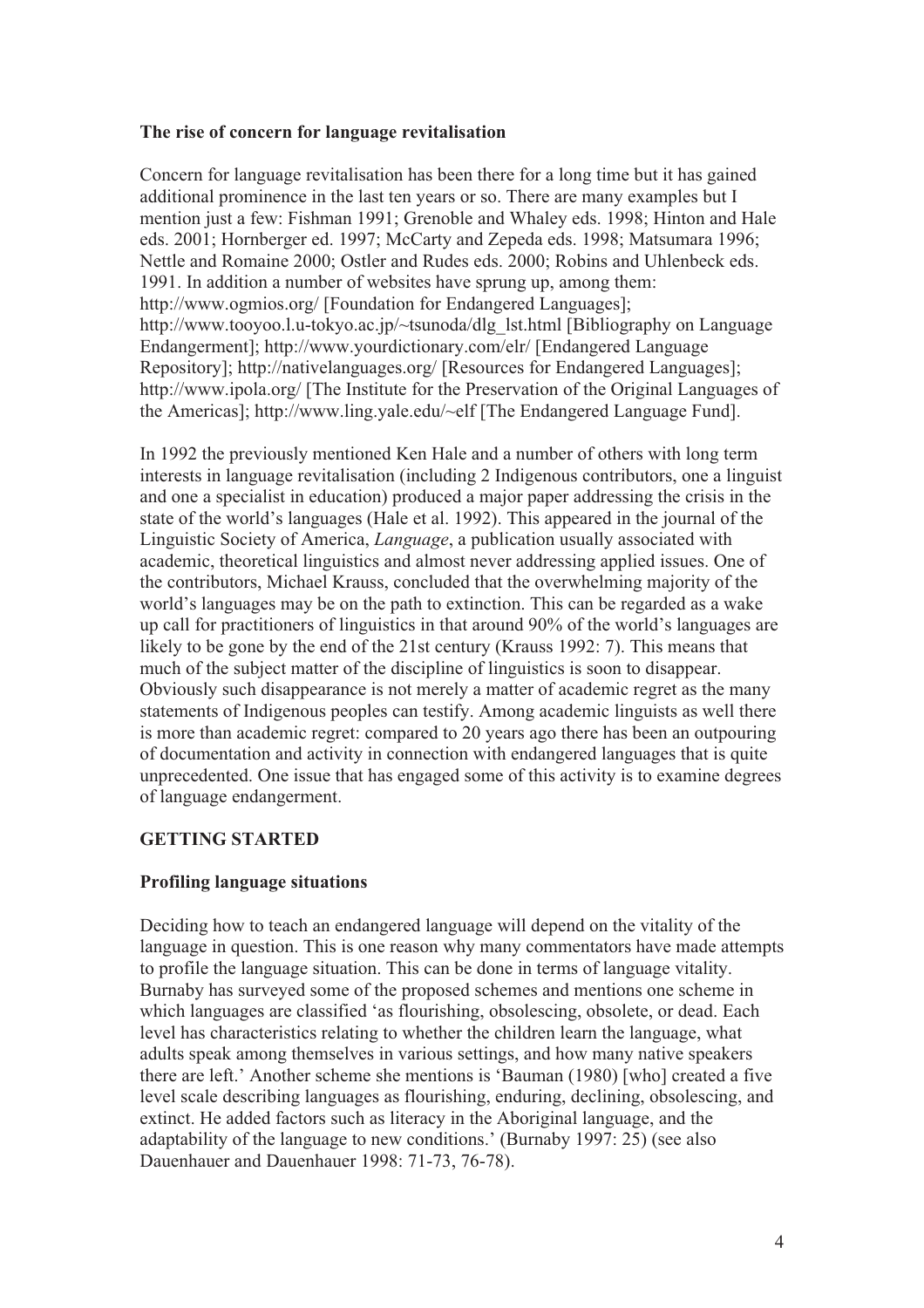Other accounts introduce additional variables (Grenoble and Whaley 1998, for instance) but what is of particular importance is the extent to which a different language situation requires different intervention. Looking at the Native American languages Reyhner (1999: vii) sets out Fishman's Graded Intergenerational Disruption Scale for Threatened Languages along with interventions to strengthen language:

| <b>Current Status of</b><br>Language                                                                      | Suggested Interventions to Strengthen Language                                                                                                                                                                                                                                                                                                                                                                                                                                                                                                         |  |
|-----------------------------------------------------------------------------------------------------------|--------------------------------------------------------------------------------------------------------------------------------------------------------------------------------------------------------------------------------------------------------------------------------------------------------------------------------------------------------------------------------------------------------------------------------------------------------------------------------------------------------------------------------------------------------|--|
| Stage 8: Only a few elders<br>speak the language.                                                         | Implement Hinton's (1994) "Language Apprentice"<br>Model where fluent elders are teamed one-on-one with<br>young adults who want to learn the language. Dispersed,<br>isolated elders can be connected by phone to teach others<br>the language (Taff, 1997).                                                                                                                                                                                                                                                                                          |  |
| Stage 7: Only adults<br>beyond child bearing age<br>speak the language.                                   | Establish "Language Nests" after the Maori and<br>Hawaiian, models where fluent older adults provide pre-<br>school child-care where children are immersed in their<br>indigenous language (Anonby, this volume; Fishman,<br>1991).                                                                                                                                                                                                                                                                                                                    |  |
| Stage 6: Some inter-<br>generational use of<br>language.                                                  | Develop places in community where language is<br>encouraged, protected, and used exclusively. Encourage<br>more young parents to speak the indigenous language in<br>home with and around their young children.                                                                                                                                                                                                                                                                                                                                        |  |
| Stage 5: Language is still<br>very much alive and used<br>in community.                                   | Offer literacy in minority language. Promote voluntary<br>programs in the schools and other community<br>institutions to improve the prestige and use of the<br>language. Use language in local government functions,<br>especially social services. Give recognition to special<br>local efforts through awards, etc.                                                                                                                                                                                                                                 |  |
| Stage 4: Language is<br>required in elementary<br>schools.                                                | Improve instructional methods utilising TPR (Asher,<br>1996), TPR-Storytelling (Cantoni, this volume) and<br>other immersion teaching techniques. Teach reading and<br>writing and higher level language skills (Heredia &<br>Francis, 1997). Develop two-way bilingual programs<br>where appropriate where non-speaking elementary<br>students learn the indigenous language and speakers<br>learn a national or inter-national language. Need to<br>develop indigenous language text-books to teach literacy<br>and academic subject matter content. |  |
| Stage 3: Language is used<br>in places of business and<br>by employees in less<br>specialised work areas. | Promote language by making it the language of work<br>used throughout the community (Palmer, 1997). Develop<br>vocabulary so that workers in an office could do their<br>day-to-day work using their indigenous language<br>(Anonby, this volume)                                                                                                                                                                                                                                                                                                      |  |
| Stage 2: Language is used<br>the mass media in the<br>minority community.                                 | Promote use of written form of language for government<br>by local government and in and business dealings/records. Promote indigenous<br>language newsletters, newspapers, radio stations, and<br>television stations.                                                                                                                                                                                                                                                                                                                                |  |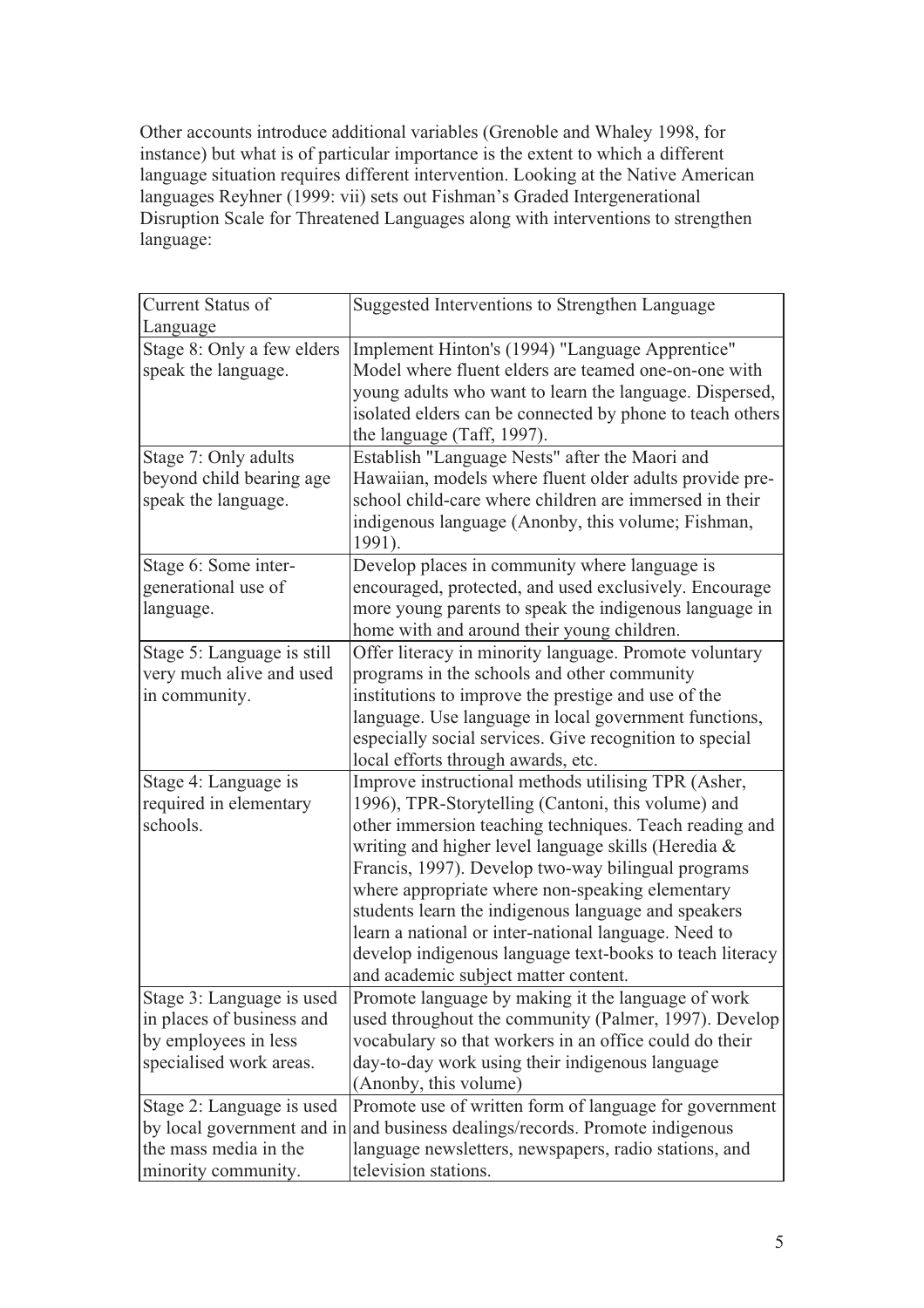| Stage 1: Some language   | Teach tribal college subject matter classes in the       |  |
|--------------------------|----------------------------------------------------------|--|
| use by higher levels of  | language. Develop an indigenous language oral and        |  |
| government and in higher | written literature through dramatic presentations and    |  |
| education.               | publications. Give tribal/national awards for indigenous |  |
|                          | language publications and other notable efforts to       |  |
|                          | promote indigenous languages.                            |  |

In the context of New South Wales I would say that it is mostly stages 8, 7, and 6 which are applicable. Looking at Australia as a whole through the Australian Indigenous Languages Framework Mercurio and Amery (1996) propose six programtypes for teaching which depend on the learner's background.

In NSW many Indigenous languages have a fairly substantial knowledge base but some, particularly those along the NSW-Victorian border and in the southwest corner of NSW, are either known to have a rather meagre knowledge base or are so poorly documented that one cannot be sure how viable the language is at present. Although a start has been made by the recent survey of NSW languages if more detail is felt necessary then more work will need to be done and some overseas experience warns that:

In order to apply such scales, one needs not only numbers of speakers, but also the age of speakers, functions of Aboriginal languages and English in the community, indicators of adaptability of the Aboriginal language to changing contexts, and the role of Aboriginal literacy in the community. Conducting a survey to include all these factors adds considerably to the complexity and expense of the data collection and analysis. (Burnaby 1997: 25-26).

# Technical Expertise

Why do we have to listen to a non-Indian talk about linguistics? We are trying to teach our students orally. Why do we need him to tell us how to teach the language? He never lived like an Indian, so why does he think his way of teaching will be effective? He never walked in my moccasins and never will. (Mellow 2000: 102)

Indigenous people often express some ambivalence over the value of linguistics in the language revitalisation process. Hinton (1994: 249) observes that there can be conflicts between the goals of linguists and the goals of communities. Specifically,

Linguistic field work and publication is usually done for the sake of an audience of linguists rather than an audience of tribal members. The primary interests of the linguistic audience are in such matters as linguistic theory and language comparison, while the community audience is interested in language learning and preservation (Hinton 1994: 249-250).

When a linguist focuses more on language preservation than on scholarship the academy is likely to marginalise or even condemn such a person. One such was J.P. Harrington, an indefatigable field worker, who amassed around a million pages of notes on over 90 Native American languages.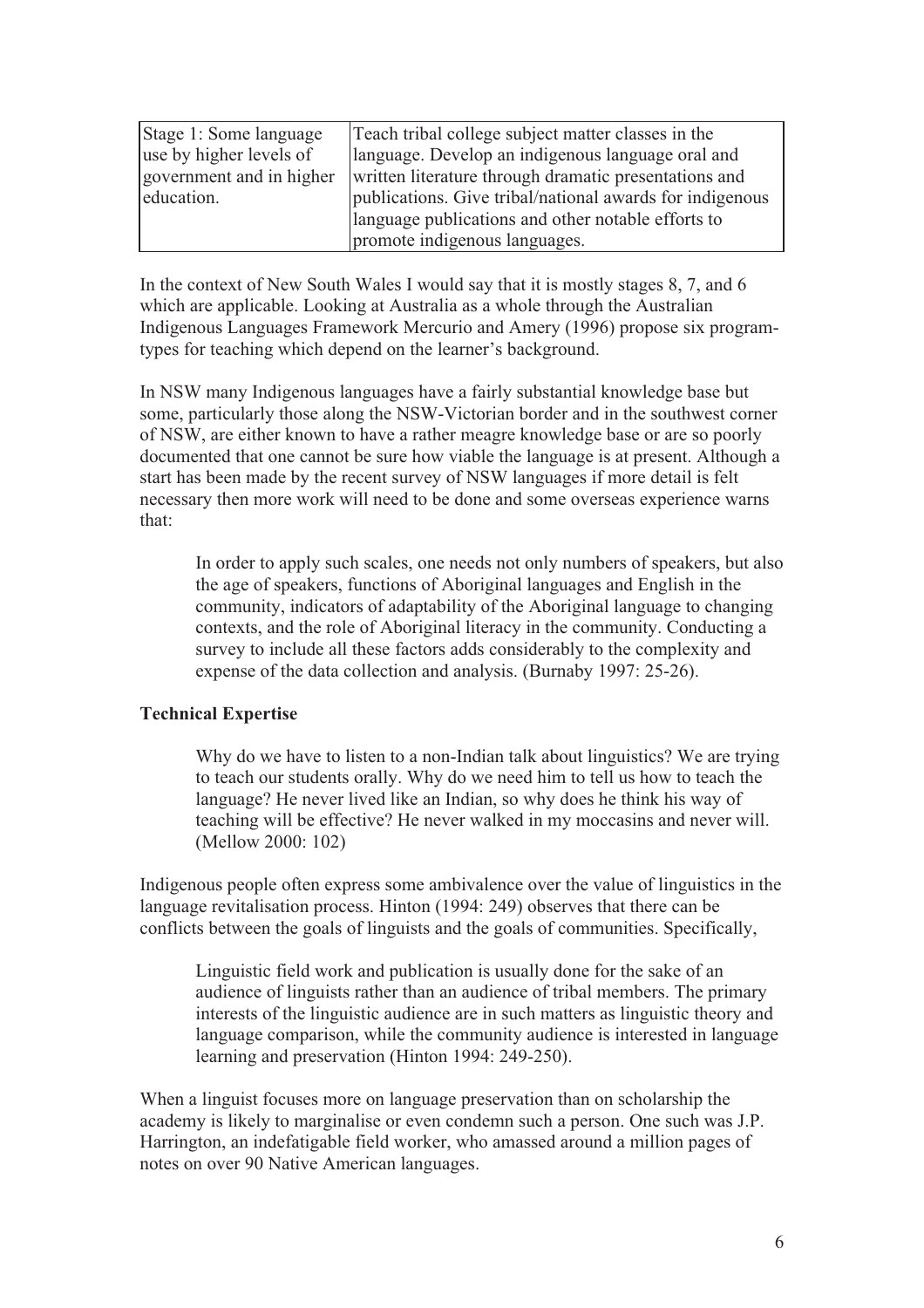The people he worked with and those who worked for him sometimes railed at his fanaticism and laughed at his eccentricities, and yet they could share his vision, and saw that his goals were in large part selfless, so they accepted the tasks he put them to. He was better liked and better respected by the Indians than by academics. Academics noted that he was too obsessed with recording languages to ever publish much or make contributions to linguistic theory (Hinton 1994: 199).

Harrington's methods for extracting information were sometimes quite reprehensible and would never get past an ethics clearance process today however one Native American, whose great-grandmother, grandmother and mother all worked with Harrington, records:

If it were not for him, all of you would not have your publications, and your stories, and your dictionaries or lexicons, and your theses, and whatever else you've done out there, were it not for this crazy man. Crazy like a fox. (Ernestine McGovran, at the California Indian Conference, October 1992) (Hinton 1994: 209).

In New South Wales it has been reported to me that some of the Gumbaynggirr were suspicious of a young linguist, Diana Eades, who worked with the late Mr. Tiger Buchanan, in the early 1970s. It has turned out that the recordings made by Eades have been invaluable for the language revitalisation program now in progress (Walsh to appear). One person remarked: "We're really glad she did that now". What is instructive about this example is that there can be good outcomes from the process of linguistic research. If the reluctance from some parts of the Gumbaynggirr community thirty years had held sway the revitalisation process today would be much the poorer. I should emphasise here that I am not suggesting that Diana Eades was behaving inappropriately in the early 1970s, indeed she was one of the few to reflect on the ambivalence some linguists have felt about so-called salvage work in linguistics (Eades pers. comm.) (see also Sutton 1992).

Regardless of how the material was collected it will nearly always need technical expertise to process this raw material to a state whence it can be useful for teaching Indigenous languages. The literature reveals that most Indigenous communities accept the need for technical expertise even though they may harbour suspicions and express concern over the ownership and control of material relating to their cultural heritage.

#### Copyright, Ownership & IP

Referring specifically to the Tlingit of southeast Alaska, the Dauenhauers (1998: 91) observe:

There is a real and legitimate fear of traditional ethnic materials being appropriated, exploited, trivialised and desecrated by outsiders, and this fear has led many elders in the direction of secrecy. We respect the right of elders not to transmit oral materials. If tradition bearers decline to work with us, we comply with their wishes. But ownership is only half of the traditional equation; the other half is stewardship and transmission to the next generation and to the grandchildren.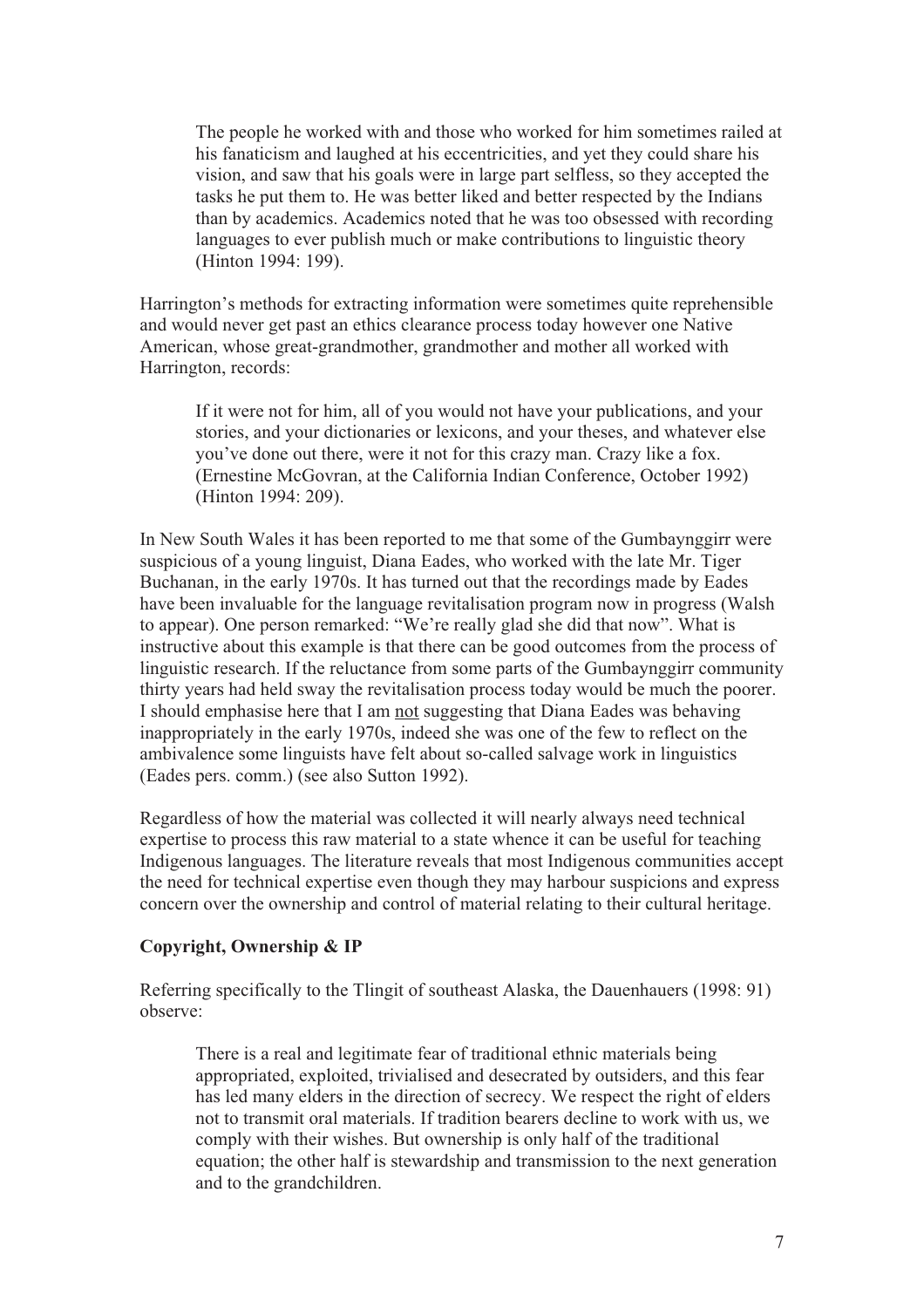However they warn that:

We appreciate the fear of desecration, but we believe that the risks of sharing information are less dangerous at the present time than the risk that it may otherwise be lost forever. [my emphasis] Part of the emotional confusion that individuals and communities must resolve is the increasing sense of personal possession now combined with the rising awareness of loss, not from theft from without, but through lack of transmission within. (Dauenhauer and Dauenhauer 1998: 92)

These remarks have a clear application to New South Wales. Obviously any intervention program for language revitalisation must take into account concerns over copyright, ownership and intellectual property within the Indigenous community. However my own experience of attempting to grapple with these issues spans nearly thirty years and in that time it does not seem to me that the issues have been finally resolved. Nor am I confident that another thirty years will see a satisfactory resolution for all the parties concerned. The answer then is not to wait until these issues are resolved, important though they may be, because in the intervening time more generations of Indigenous people will miss out on the opportunity to regain their language.

# Avoidance strategies

The Dauenhauers (1998: 68ff) describe 'avoidance strategies' employed by Tlingit people in which the problem of saving or regaining the language is passed on to others. This can be through a 'bureaucratic fix' or a 'scientific or technical fix'. On the one hand organisations like schools or language preservation bodies are seen as the way to transfer the problem away from oneself.

Such organisations are too easily perceived as a place to transfer personal responsibility and to target for blame when things go wrong. At their worst, they become arenas for political grandstanding where personal rivalries, insecurities, and frustrations are acted out in thinly veiled expressions of cultural concern. … It is false to assume that by passing a resolution or assigning a task to a certain position on a flow chart, the desired activity or goal will become a reality without the active, continuing support of others (Dauenhauer and Dauenhauer 1998: 70)

On the other hand there is the technical fix which again transfers personal responsibility for language maintenance somewhere else. This can involve waiting for the development of an interactive CD-ROM or the preparation of more teaching materials. Both are worthy aims but they should not be used as an excuse to further delay the process of regaining the language.

# Dealing with intra-community criticism

A common refrain in the literature is the difficulty of handling obstruction to language revitalisation from within the community. For example,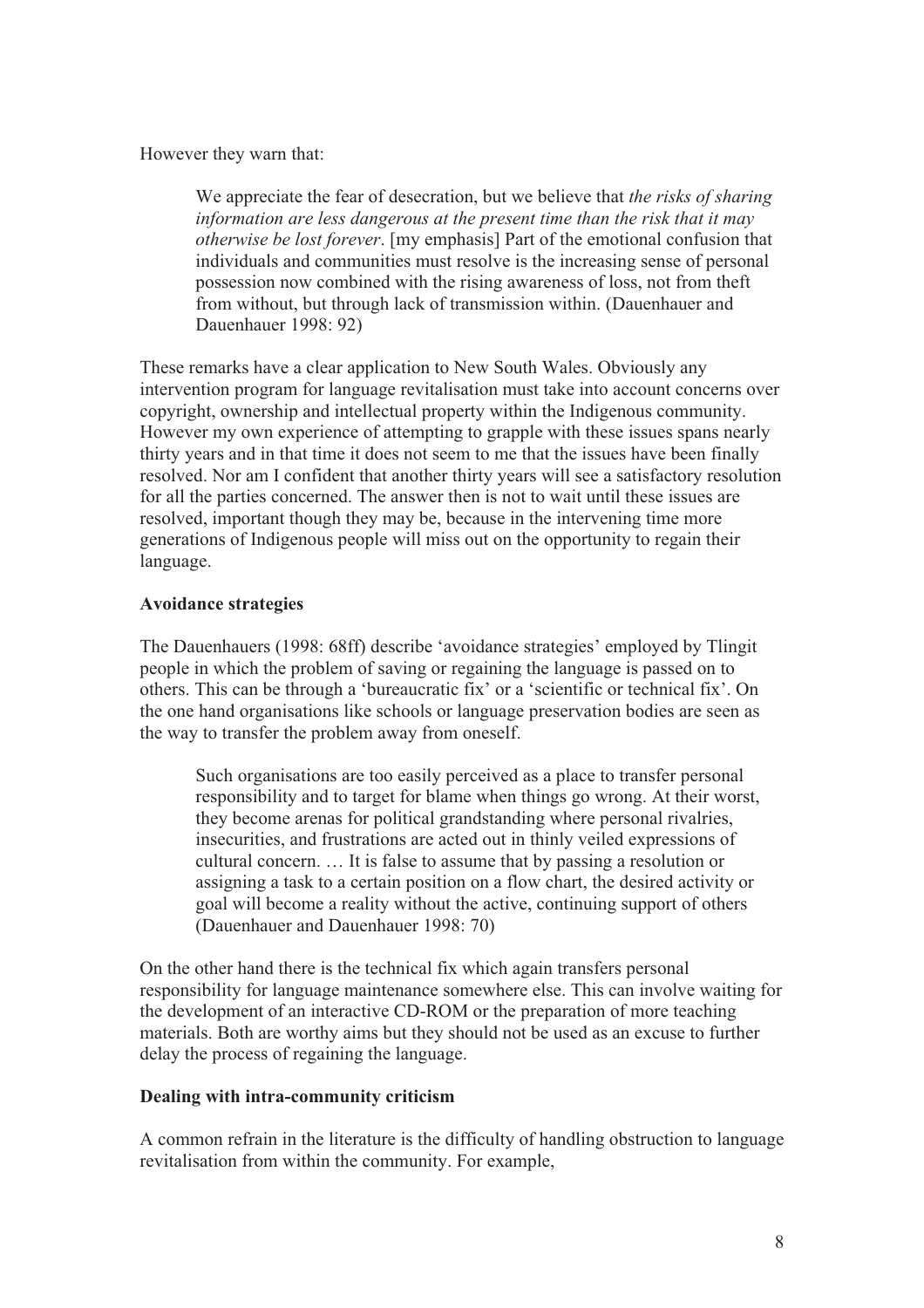It is interesting how some of our strongest efforts can at times bring about opposition from our own people. As our language efforts intensified so did the criticism. I frequently heard comments about the sacredness of the language and that it should not be in cartoons, in books, or on computers. Comments like this made me wonder what benefit could come by keeping language locked away as though it was in a closet … We have been given something sacred, and we recognise its sacredness. However, instead of blessing our children with this Sacred gift, a vast majority of speakers seemed to have buried their language out of reach from our children and out of reach from our future. (Greymorning 1999: 10-11)

In surveying four successful programs (Cree, Hualapai, Maori, and Hawaiian) Stiles (1997: 257) emphasises the need for links to the community and then observes:

But the close community ties have often presented difficulties in initiating indigenous language programs. All of the communities in these four programs experienced community objections to a program that taught the native tongue so seriously. Elders objected to the writing of the language (Cree and Hualapai); elders and parents feared teaching the children a language other than English because of past oppression for use of their native language (all programs); parents as non-speakers doubted the ability of their children to achieve fluency; and teachers were convinced the languages were unsuitable for academic endeavors.

Handling this kind of negativity can be particularly stressful for an Indigenous worker - in effect, under attack from their own community. It would be useful to devise some kind of strategy to assist such people with intra-community criticism as it arises in language revitalisation efforts in New South Wales - as is sure to happen.

### The role of the schools

Regarding the role of schools in language revitalisation the literature presents a spectrum from total rejection to total reliance.

Anonby (1999: 49) recounts his experience in helping to revive Kwak'wala, an endangered language of British Columbia:

The opposition encountered in implementing the ideas of in my master's thesis [promoting a community focus for language revival] clearly show how deeprooted is the sentiment that the salvation of Kwak'wala is in the hands of the schools. Any initiative I planned that was not entirely academic was considered suspect by many and fought by some. Even though I frequently stated that the emphasis should be on families and community, most of my efforts at language revitalisation were channeled away from the community and into the school.

This over-reliance on schools can be contrasted with a more balanced approach from McCarty (1998: 28):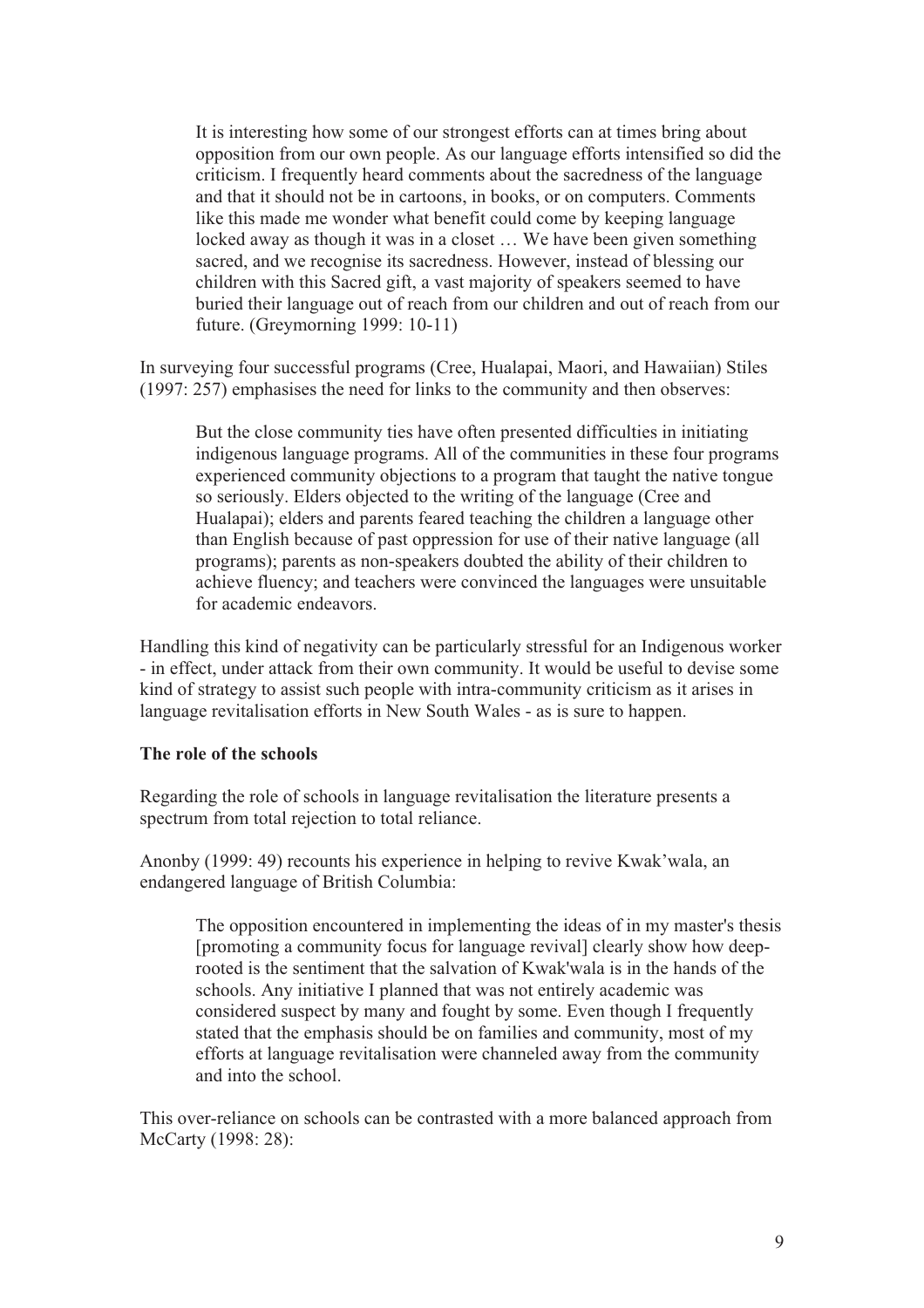… while school-based action alone will not 'save' threatened indigenous languages, schools and their personnel must be prominent in efforts to maintain and revitalise those languages

In New South Wales one need a balanced approach in which schools play a significant role integrated with the Indigenous community. One way to integrate the school with the community is through the training of adults.

### **Training**

The literature reveals a number of programs targeted specifically at Indigenous people.

• Master-Apprentice Program

One of the most relevant for the situation in New South Wales is the Master-Apprentice Program which was originally developed to assist with the endangered languages of California but has since been successfully applied in other contexts. In brief:

This program emphasises teaching the languages to highly motivated young adults … . The idea is to fund the living expenses of teams of elders and young people with grants, so that they do not have to work for several months, and can thus isolate themselves from English-speaking society and become immersed in traditional culture and language. It was estimated that three to four months in an immersion situation would go a long way toward the development of proficiency, especially for people who already have some passive knowledge. (Hinton 1994: 231)

Nearly ten years after the program was started (Hinton 2001b: 218) reports that 65 master-apprentice language program teams have gone through the program for one or more years or were enrolled. A total of 20 languages are involved, all with relatively tiny communities of speakers. The basic implementation of the scheme is fairly simple:

Each member of each team is given a stipend of \$3,000 for 360 hours of language immersion work. The apprentice is asked to keep a log of their work that describes their activities and what sorts of language learning took place. After each 40 hours of work, the log is sent in to the master-apprentice coordinator … and checks are then sent to the team for those 40 hours. (Hinton 2001b: 219)

However a good deal of effort has been invested to accommodate different language learning styles, to avoid apprentices becoming isolated or discouraged, and to ensure that the language teachers are properly trained. Indicative of the attention given to language learning are these (Reyhner 1999: ix):

Figure 2. Eight Points of Language Learning (From Leanne Hinton, Flutes of Fire. Berkeley CA: Heyday Books, 1994, pp. 243-244, Used by Permission)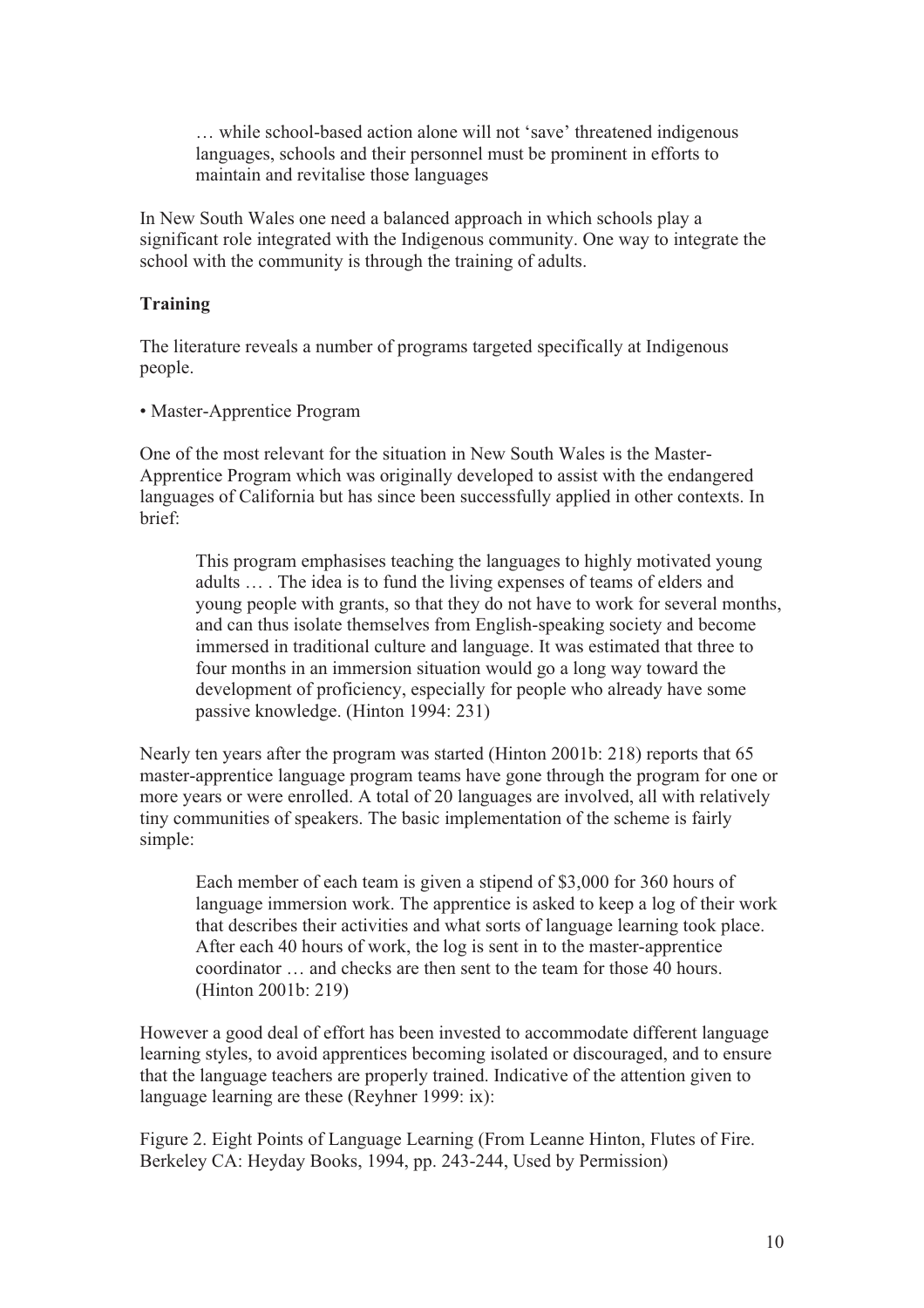| <b>Teachers</b>                                                                                                                                                                                                                                                                                                                                                                         | <b>Apprentices</b>                                                                                                                                                                                                                                                                                                                                                                                                                         |
|-----------------------------------------------------------------------------------------------------------------------------------------------------------------------------------------------------------------------------------------------------------------------------------------------------------------------------------------------------------------------------------------|--------------------------------------------------------------------------------------------------------------------------------------------------------------------------------------------------------------------------------------------------------------------------------------------------------------------------------------------------------------------------------------------------------------------------------------------|
|                                                                                                                                                                                                                                                                                                                                                                                         |                                                                                                                                                                                                                                                                                                                                                                                                                                            |
| 1. Be an active teacher. Find things to<br>talk about. Create situations or find<br>something in any situation to talk about.<br>Tell stories. Use the language to tell the<br>apprentice to do things. Encourage<br>conversation.                                                                                                                                                      | 1. Be an active learner. Ask about<br>things. Create situations, bring things to<br>ask your teacher to tell you about; find<br>things in the environment to ask about;<br>ask him/her to tell you stories.                                                                                                                                                                                                                                |
| 2. Don't use English, not even to<br>translate.                                                                                                                                                                                                                                                                                                                                         | 2. Don't use English, not even when you<br>can't say it in the language. Find other<br>ways to communicate what you want to<br>say.                                                                                                                                                                                                                                                                                                        |
| 3. Use gestures, context, objects, actions<br>to help the apprentice understand what<br>you are saying.                                                                                                                                                                                                                                                                                 | 3. Use gestures, context, objects, actions<br>to help in your communication when you<br>don't know the words.                                                                                                                                                                                                                                                                                                                              |
| 4. Rephrase for successful<br>communication. Rephrase things the<br>apprentice doesn't understand, using<br>simpler ways to say them.<br>5. Rephrase for added learning.<br>Rephrase things the apprentice says to<br>show him correct forms or extend his<br>knowledge to more complex forms.<br>Encourage communication in the<br>language, even with errors.                         | 4. Practice. Use new words and new<br>sentences and grammar as much as<br>possible, to yourself, to your teacher, to<br>other people.<br>5. Don't be afraid of mistakes. If you<br>don't know how to say some thing right,<br>say it wrong. Use whatever words you<br>know; use gestures, etc. for the rest.                                                                                                                               |
| 6. Be willing to play with language.<br>Fantasize together; make up plays,<br>poems, and word games together.<br>7. Understanding precedes speaking.<br>Use various ways to increase and test<br>understanding. Give the apprentice<br>commands to follow. Ask him/her<br>questions. It is not necessary to focus on<br>speaking each new word right away; that<br>will come naturally. | 6. Be willing to play with language like<br>children do. Name things you see, count<br>them, talk about what color they are.<br>Make up stories.<br>7. Understanding precedes speaking.<br>You may recognise and understand many<br>things you cannot say. Focus on<br>understanding: that is the most important<br>step toward language learning. After you<br>understand an utterance fully, learning to<br>speak it will not take long. |
| <b>8. Be patient.</b> An apprentice won't learn<br>something in one lesson. Repeat words<br>and phrases often, in as many different<br>situations and conversations as possible.                                                                                                                                                                                                        | <b>8. Be patient with yourself.</b> It takes a<br>long time to learn a language well. You<br>are doing a heroic task; forgive mistakes.                                                                                                                                                                                                                                                                                                    |
| The Master-Apprentice Program is readily applicable to the situation in New South<br>Wales. The language situation of California, for which the program was originally                                                                                                                                                                                                                  |                                                                                                                                                                                                                                                                                                                                                                                                                                            |

developed, is rather similar to New South Wales. To apply it successfully however the same combination of factors is necessary: training the teams; support from the Indigenous community; regular monitoring of the teams; an appropriate level of funding. The training in California was carried out by a team of six professional staff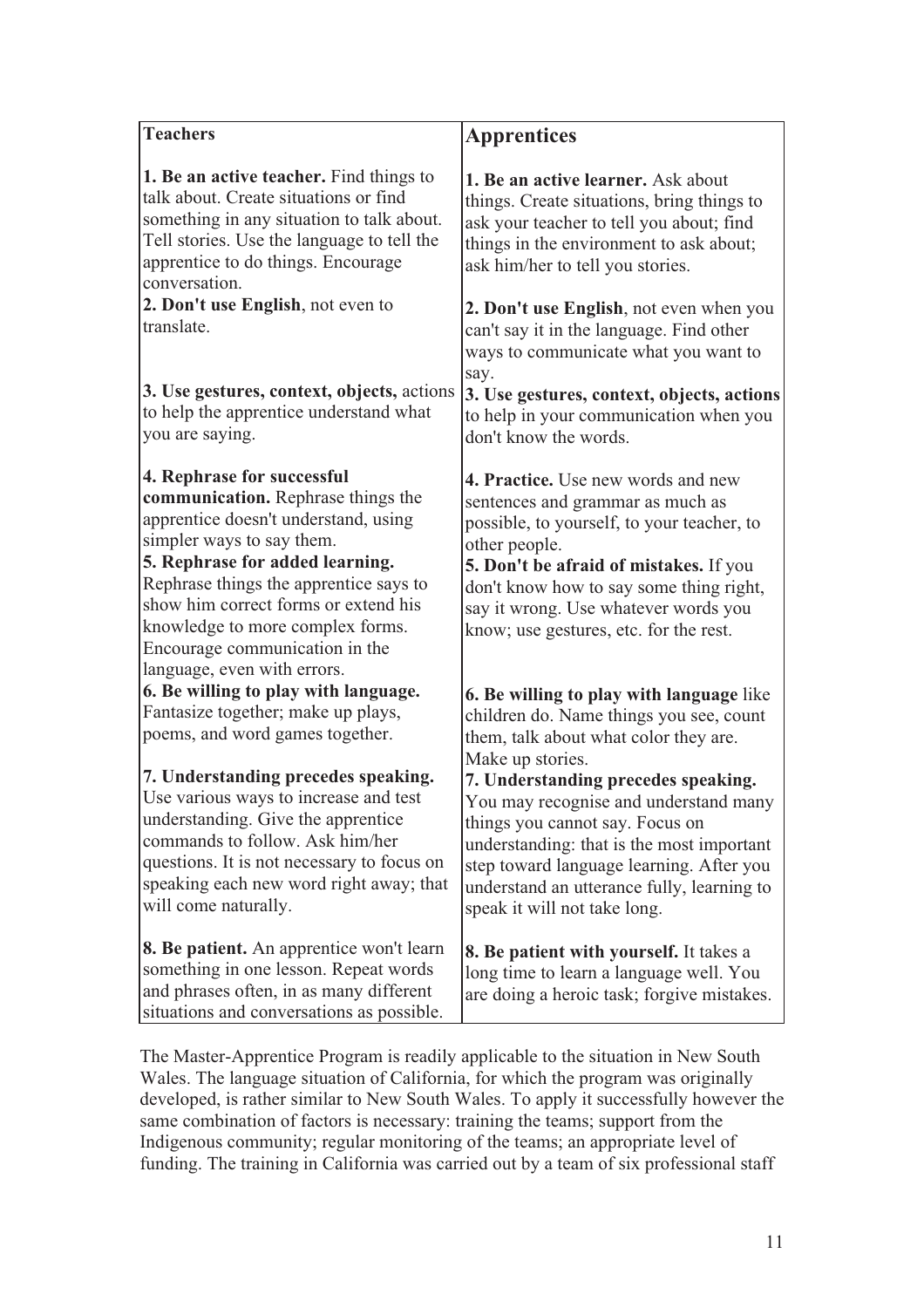which included an Indigenous administrator of the program, and, a specialist in second language learning and teaching.

Another important program which has assisted the process of language revitalisation projects is the American Indian Language Development Institute [AILDI]. Founded in 1978 the Institute has become a 'model for connecting school, community, and university resources to strengthen indigenous languages' and in so doing has:

1) raised consciousness about the linguistic and cultural stakes at risk; 2) facilitated the development of indigenous literatures and a cadre of nativespeaking teachers; and 3) influenced federal policy through a grassroots network of indigenous language advocates. (McCarty et al. 1997: 85)

Now with over 100 participants AILDI runs for four weeks each year and many of the participants attend AILDI again and again. This is because the Institute is valuable not only through the formal instruction and curriculum materials that are developed as part of the program: they also value the interaction and sharing of experiences with other Indigenous educators. In the AILDI system students gain credit at the University of Arizona for courses they have undertaken and are able to work at a pace that suits their (formal) educational background.

Such a program might well be adapted to Australia but in doing so it would be appropriate to build on the thoughtful, considered pedagogical approach developed by AILDI (see, for instance, McCarty et al. 2001).

While AILDI has a broad catchment of students and does not even restrict itself to American Indian languages other university-school-community interactions are more localised. For example, Parks et al. (1999) focus on languages traditionally spoken in North Dakota and Montana. In New South Wales it may be appropriate to encourage collaborations at a more local level as well as state-wide initiatives.

# PROBLEMS AND PROSPECTS FOR DELIVERY

# Methods for Teaching Endangered Languages

Not surprisingly the majority of the literature favours communicative-based approaches for the teaching of endangered languages. However some commentators stress the need for explicit grammatical instruction - reminiscent of the grammartranslation method. For example, Ken Hale (2001: 227) defines five degrees of language immersion which vary according to the 'various monolingual situations in which a person may acquire a language'; the first degree of immersion corresponds to the normal acquisition of a mother tongue by the child while the fifth is the monolingual language class. According to Hale (2001: 325):

Fundamentally, training for teachers at the fourth and fifth degrees of immersion must include a program in linguistics, leading to a good understanding of the basic elements of phonology, morphology, syntax, and semantics. In many cases, the teacher will have to do what amounts to field work on the language concerned in order to plan organised and fully comprehensible lessons around its grammar. This is true not only for teachers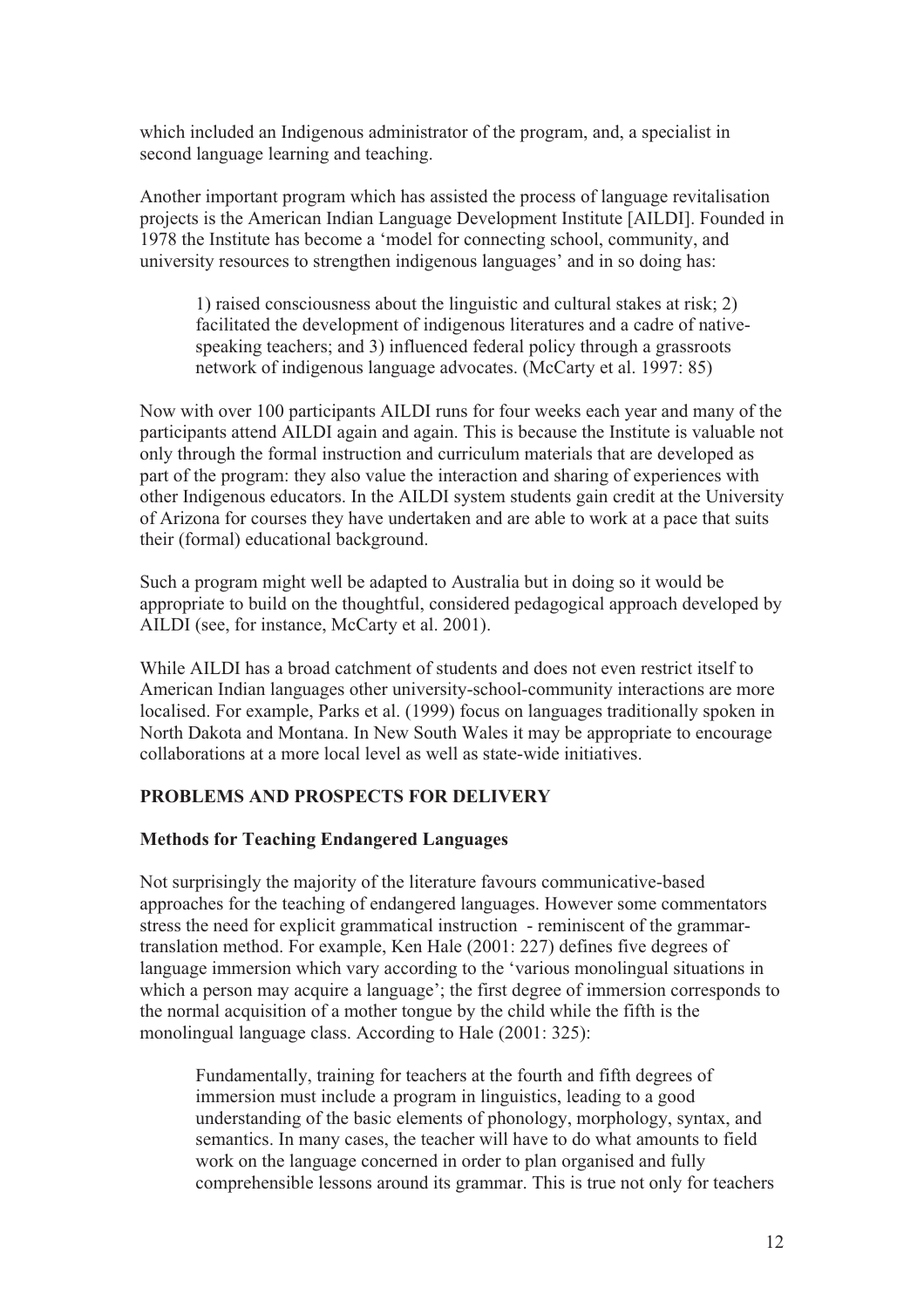who have acquired the language as adults but also for native-speaking teachers, who must bring these aspects of grammar to consciousness-using themselves and other speakers as consultants. Training in linguistics is necessary for this, whether this is acquired in coursework or through selfdirected study. … it must be said that the immersion setting is not always adequate, especially where the time available for study is limited - for instance, as little as three or four hours per week. Direct, explicit grammatical instruction is necessary in this circumstance.

It should be noted that Hale speaks from a wealth of experience and this kind of explicit instruction is not his own preferred method of learning a language in the context of fieldwork. 'Each fieldworker has a personal style, I imagine, and, in my case, I find it exhausting to try to fill in gaps, to complete paradigms, and the like, when I first encounter them. I get impatient and irritable when I try to do it.' (Hale 2001c: 94). In fact, Hale, unlike many researchers whose primary aim is to document the language, approaches the task as though his primary aim is to learn the language.

So why does Hale favour an approach to language learning which involves 'explicit grammatical instruction' when it is unlikely to be his own preferred learning style? In part it is because he is acutely aware of how languages can be more or less 'learner friendly':

At the level of second-language learning, which is my primary concern here, languages are notoriously unequal in the matter of difficulty. While Miskitu [an Indigenous language of Nicaragua] is relatively "learner friendly", many other languages erect impressive, though ultimately surmountable, barriers for the second-language learner. Navajo is such a language … The Navajo verb word is not like that of French, say, or even that of Russian. While these also take time to learn and are to some extent challenging, the process consists essentially in learning regular inflections, an inventory of irregular forms, and, in the case of Russian, the aspectual pairs and the rather daunting system of accent placement. By contrast, the Navajo verb word is a "compressed phrase", containing within it not only the verb system and a rich system of inflectional morphology, but also adverbial, aspectual, and relational elements which, in languages like English, are expressed by means of separate words and phrases (including adverbs, aspectual verbs, particles, and prepositional phrases). (Hale 2001: 232)

Hale then goes onto to describe some of the details of the Navajo verbal system. It should also be noted here that Hale was a fluent speaker of the four languages he refers to here as well numerous others.

How does Hale's advice relate to the Indigenous language situation in Australia and NSW, in particular? In broad terms Navajo can be likened to some of the morphologically complex languages found in parts of the far north of Australia, like Murrinhpatha in the Northern Territory, a language I first began studying about 30 years ago. On the other hand Indigenous languages of NSW can be likened to French and Russian in that they have some complexity but not of the order of Murrinhpatha and Navajo. To put this in concrete terms, verbs in NSW languages tend to fall into a small number of regular classes perhaps with a small number of irregular verbs. For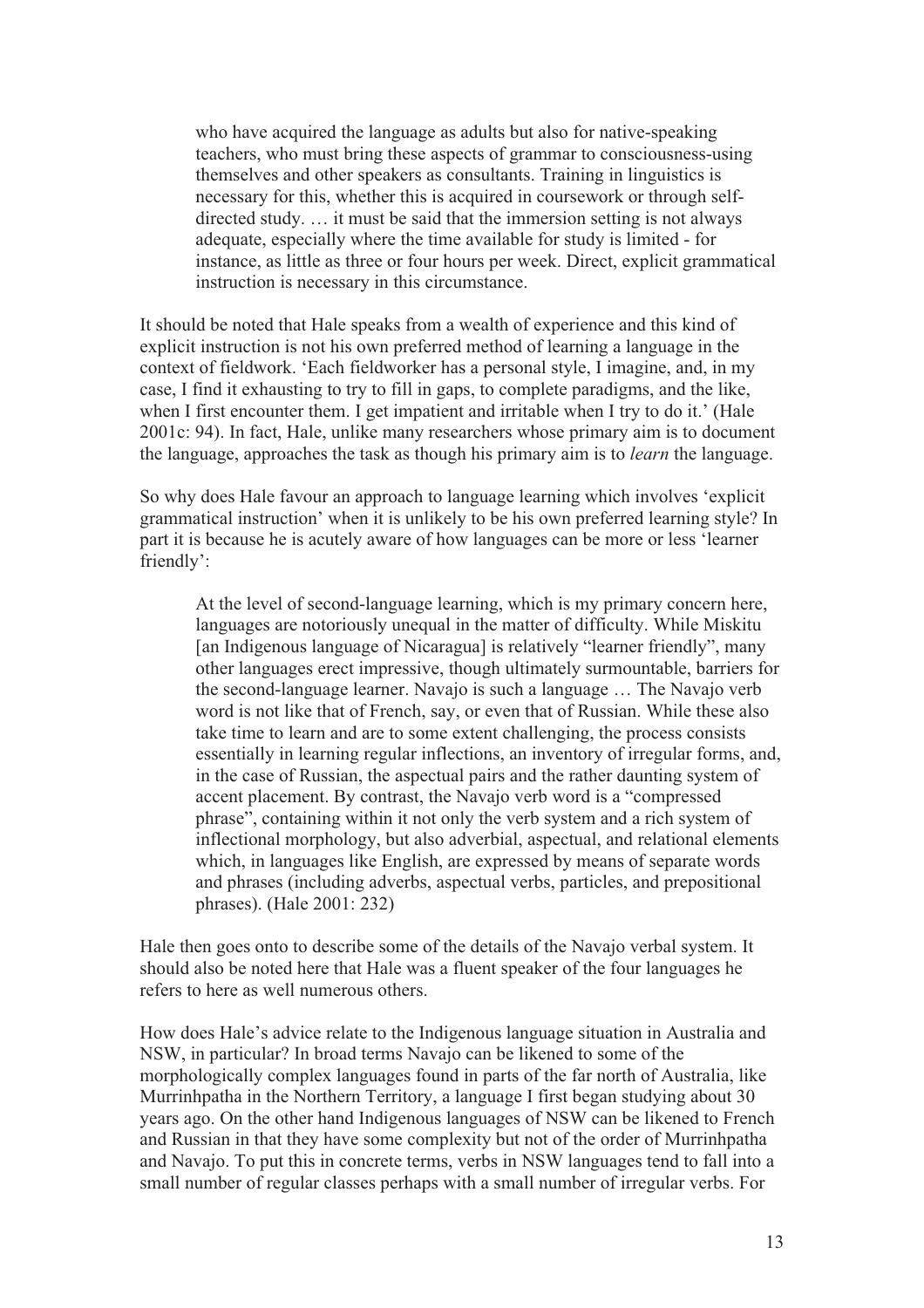example. Ngiyambaa has three regular classes of verbs; Yuwaaliyaay has four regular classes; Gumbaynggirr has a single regular class along with seven irregular verbs; Banjalang has one regular class but also about a dozen irregular verbs (Dixon 1980: 423-5). By contrast verbs in Murrinhpatha use 35 classes and have something like the "compressed phrases" of Navajo in which a single, complex, verbal word translates into one or two sentences in English. I believe a language like Murrinhpatha would need explicit grammatical/linguistic instruction if it were being taught at the fourth or fifth degrees of immersion.

The situation for NSW is less obvious to me. From my own observation of the language learning program for Gumbaynggirr (north coast of NSW) I have seen explicit grammatical/linguistic instruction in use and there has been a measure of success for language learning among the Gumbaynggirr. However the question remains whether there was actually a need for such explicit grammatical/linguistic instruction in this case. Hale is quite unequivocal about the need for teachers to have this kind of background (2001: 235) but it is not so clear to me that it should be a requirement for learners in the NSW situation. Ultimately this is a matter for specialists in teaching methods and curriculum design (which I am not) to decide in consultation with the community.

One case study of Western Apache considers the range of textbooks used in language revitalisation contexts. De Reuse (1997) discusses the important issue of how much explicit discussion of grammar there should be in language learning textbooks and advocates

a judicious combination of the two approaches [essentially, explicit grammatical instruction, and, a communicative approach like Total Physical Response [TPR]]. For example, the classificatory handling verbs are best taught by a grammar-translation method, supplemented by TPR style exercises; straightforward syntactic structures (at least in Apache), such as negation, and yes-no questions, can be taught through TPR exercises and supplemented by grammatical explanations.' (1997: 105)

Another useful case study is provided by Supahan and Supahan (2001). This involves two dedicated education professionals working in a program on Karuk, an endangered language of northwest California - a language situation in many respects like NSW. They adopt a method called Communication-Based Instruction in which the emphasis is on the use of language important to Karuk life. While relying on resources from within their own community like a fluent elder (who is also their great-aunt), they drew on expertise from professionals in linguistics and in language teaching.

#### Native speakers as language teachers

Again the Dauenhauers' experience with the Tlingit of southeast Alaska is of particular relevance:

Unfortunately, there has always been a common assumption that training in second language teaching methods is unnecessary for native speakers, and there has been an accompanying general attitude of resistance to such training. The confusion here is between (acknowledged) competence in oral fluency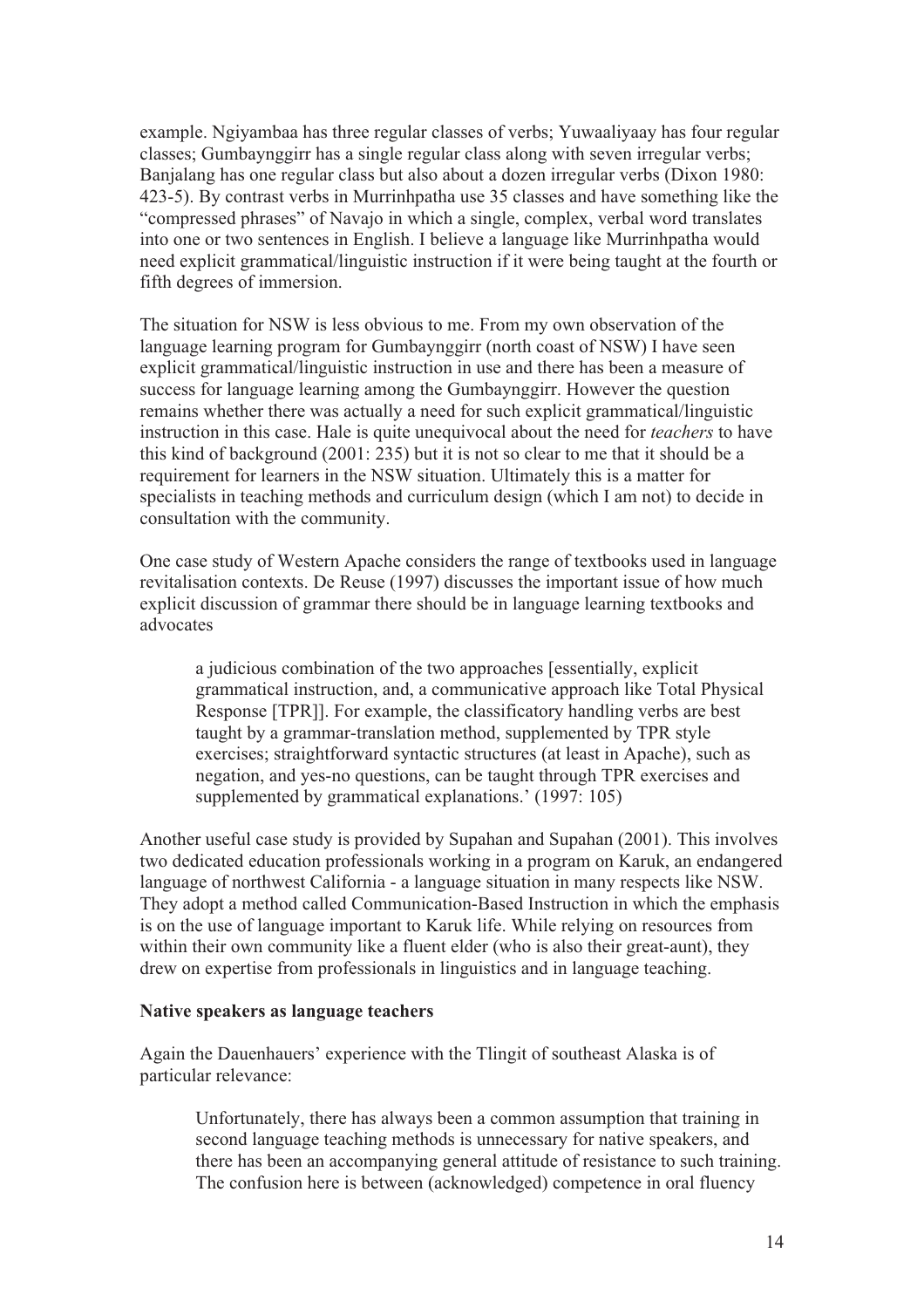and (as yet undetermined) professional competence in ways of transmitting those skills to others in a variety of appropriate situations. (Dauenhauer and Dauenhauer 1998: 82)

They go on to say:

It is a general rule that without special training, people have little or no appreciation for the complexity of their own language. One's first language is learned very early in life and through hearing and use, not conceptualisation. Therefore, none of us can recall the process by which we acquired that which we understand most deeply and intuitively, and we have difficulty explaining conceptually how and why we say things. Our conscious attitudes are usually confused, inaccurate, and incomplete. This is why it is very hard for a native speaker of any language to teach it without special training. (Dauenhauer and Dauenhauer 1998: 83)

Regardless of how much Indigenous groups in New South Wales may object to such views it cannot be over-emphasised how important appropriate training in the teaching of languages is to a successful language revitalisation program.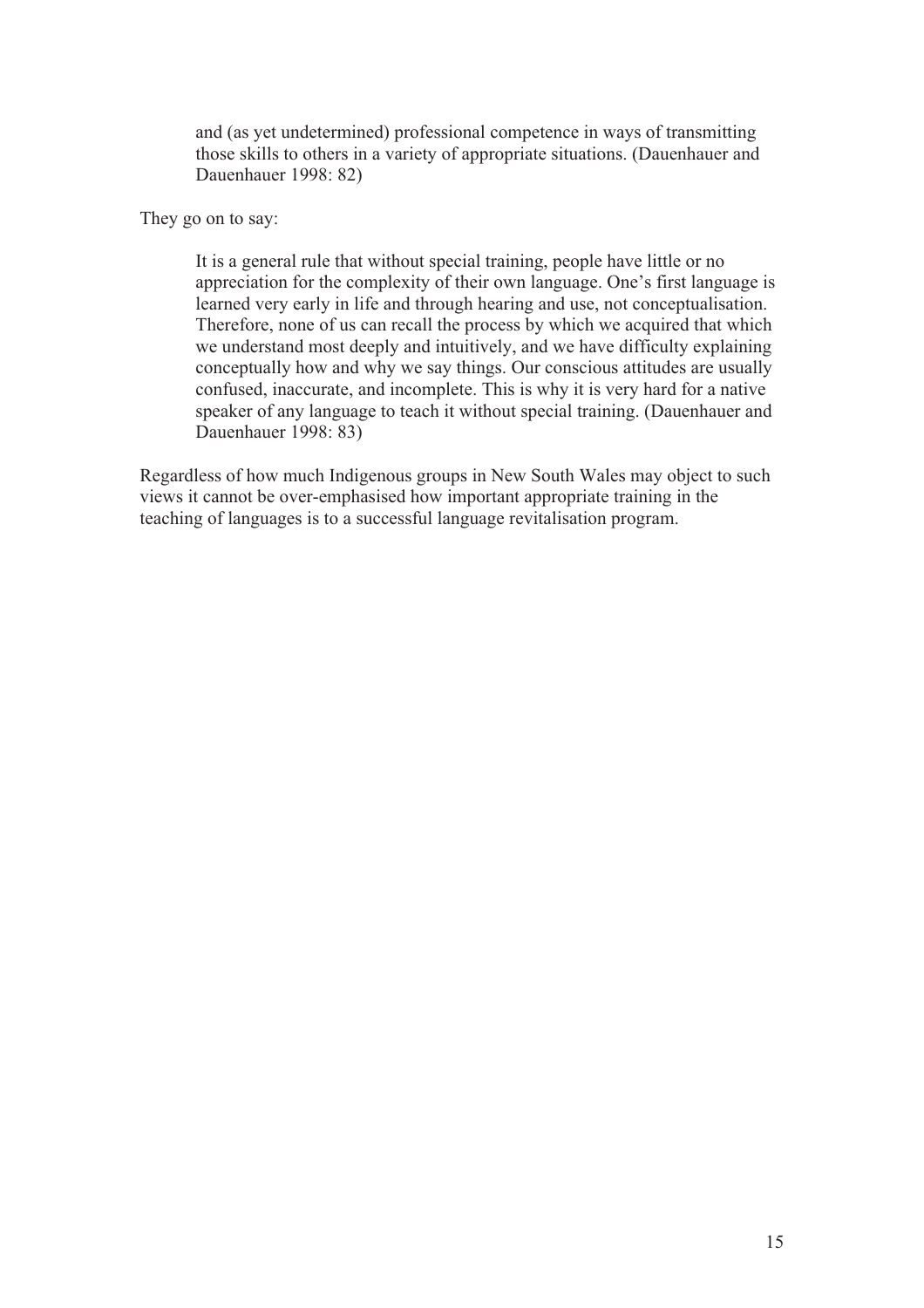# Teaching endangered languages vs teaching foreign languages

Hinton (1999) emphasises that there are significant differences between teaching endangered languages and teaching foreign languages. These differences can be grouped under three headings: available resources; goals; consequences of language teaching.

Obviously the resources available for language teaching for an endangered language will either be slim or non-existent whereas the resources for Arabic or French will be quite extensive. In addition it will be either difficult or impossible to find teachers who are also speakers. 'Thus, any language revitalisation program must have a strong training program and must spend a good deal energy on the development of materials and curriculum, or else on developing a teaching methodology that is not strongly dependent on materials and fixed curriculum' (Hinton 1999: 75).

Teaching foreign languages have relatively limited goals: learning to speak the language with some degree of fluency or reading literature in the language. By contrast the goals for an endangered language are much more ambitious. Because the language has ceased being a medium for communication in day-to-day interaction people must not only learn how to speak the language but also must recreate communicative functions so that the language can once again be used in day-to-day interaction. Part of this process of recreation requires that the language learning cannot be confined to the classroom: the language must be brought back as part of day-to-day interaction within the community. In addition language revitalisation must become one 'part of a more general cultural revitalisation'.

The people who acquire this language as second language learners today will become the teachers and carriers of the language into the next generation. 'This means that any incomplete learning (accent, grammatical, or lexical deficiencies, etc.) will become part of the future of the language itself.' (Hinton 1999: 75). So one result of teaching an endangered language is that the language will undergo major changes. In turn this can create tension in an Indigenous community over which is the 'correct' form of the language.

# How long does it take to learn an endangered language?

It is worth giving some consideration to the question of how long, on average, it might take to learn an endangered language. It is also worth remembering that endangered languages are typically acquired as second languages. First we should consider how much language exposure there is in first language acquisition: 'Before children produce simple words in their first language, at between 12 and 18 months … , they have been exposed to an average of five hours a day of language, together some 2700 hours of language' (King, Kendall 2001: 216; see also Brandt and Youngman 1989). In ensuing years children are constantly surrounded by their first language in use and it is this that ensures they acquire fluency - much more than formal instruction. Little wonder that programs involving one or two hours' exposure to language instruction per week over a few years do not achieve significant results for students learning a foreign language - let alone an endangered language.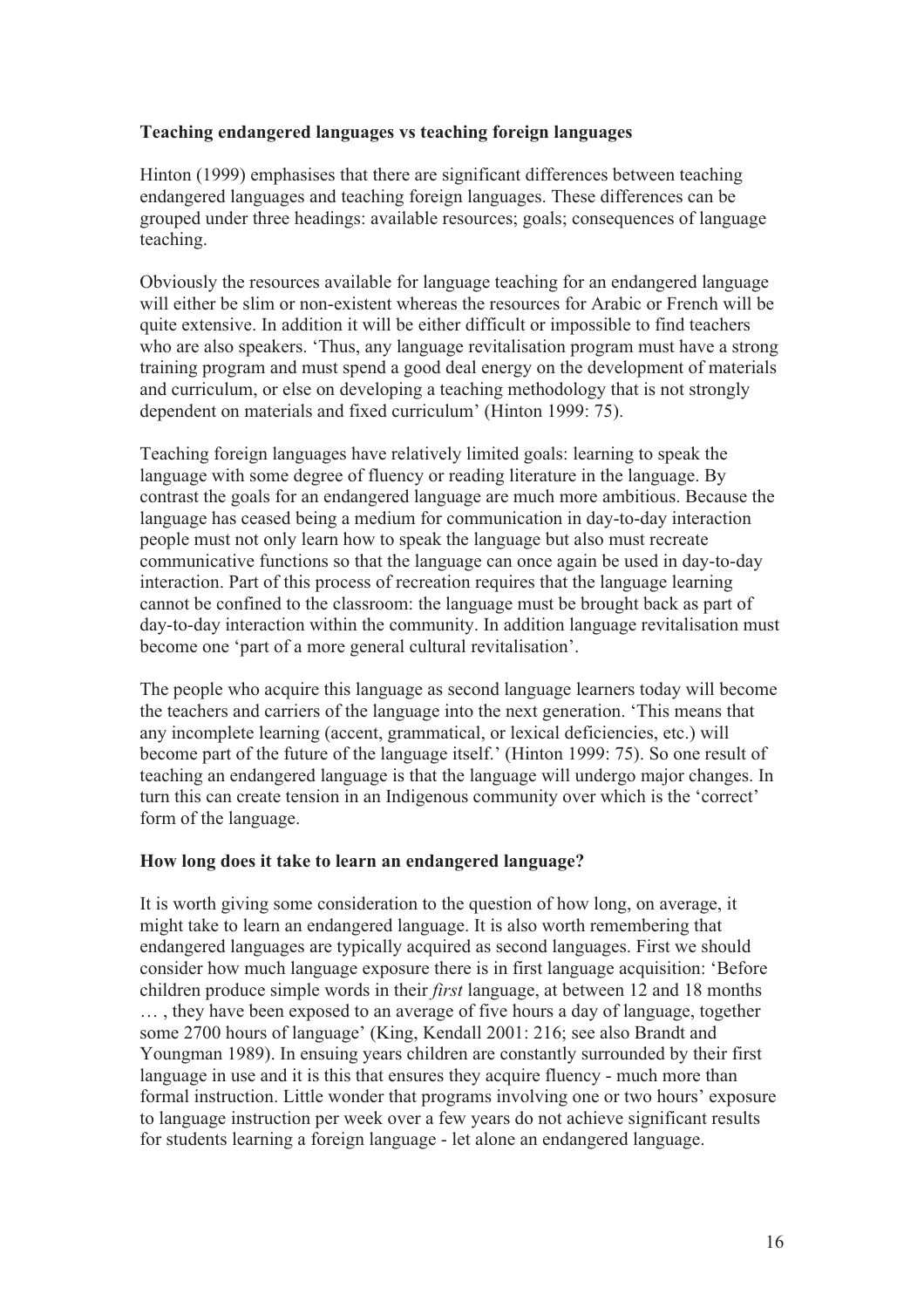Referring to the Master-Apprentice program Hinton (1994: 228) notes that one needs 'about 500 hours of regular and well-structured instruction to reach basic proficiency'. She adds:

We mention the rule of thumb that a new vocabulary item must be heard and practiced 20 different times in each of 20 different situations (for a total of 400) before a learner will master it. (Hinton 2001b: 219)

Referring to teaching Arapaho Greymorning (1997: 24-6) wanted 600-700 hours with as much 6 hours a day of instruction but was concerned by the costs!!

Of particular importance is the expected outcomes of language instruction. Rubin (1999: 20) proposes five levels of fluency:

• passive: able to understand common words or phrases, with or without deeper comprehension of their meaning

• symbolic: able to use common phrases and sentences in formal settings, as symbols of language participation and cultural ownership

• functional: able to speak the language, with basic understanding of its syntax, grammar, and rules of usage and a minimal vocabulary

• fluent: able to understand and speak the language with confidence and skill, with understanding of normal syntax, grammar and rules of form, and an extensive and growing vocabulary

• creative: able to understand and speak the language fluently in ways that create new word usage and structures, showing a deeper understanding of the language and its potential new uses

Clearly different levels of fluency will require different investments of time. A language revitalisation effort will have to reconcile what is preferred with what is feasible. The important thing is to be explicit about the goals and how to get there.

Finally, Hinton (1994:228) advises that enough time with regular and well-structured instruction is more important than the method of language teaching. However – first you need the language teachers and in communities where there are very few fluent speakers this is a hurdle that must be overcome and will take a good deal of time:

The desired result of the [Master-Apprentice] program is that by the end of three years, the apprentices will be at least conversationally proficient in their language and ready to be language teachers to other people. (Hinton 2001b: 223).

# Literacy - is it necessary?

Before a survey of the literature frankly I would have regarded this as a question scarcely worth bothering with. It is by and large accepted that literacy is not merely desirable but essential for a successful language revitalisation effort. Anonby (1999: 38) summarises this view as: 'All the successful efforts at language revitalisation I reviewed placed a high premium on literacy. … Most language efforts almost instinctively emphasise literacy.' However Littlebear (1999) does not use any reading or writing in his classes in the Cheyenne language.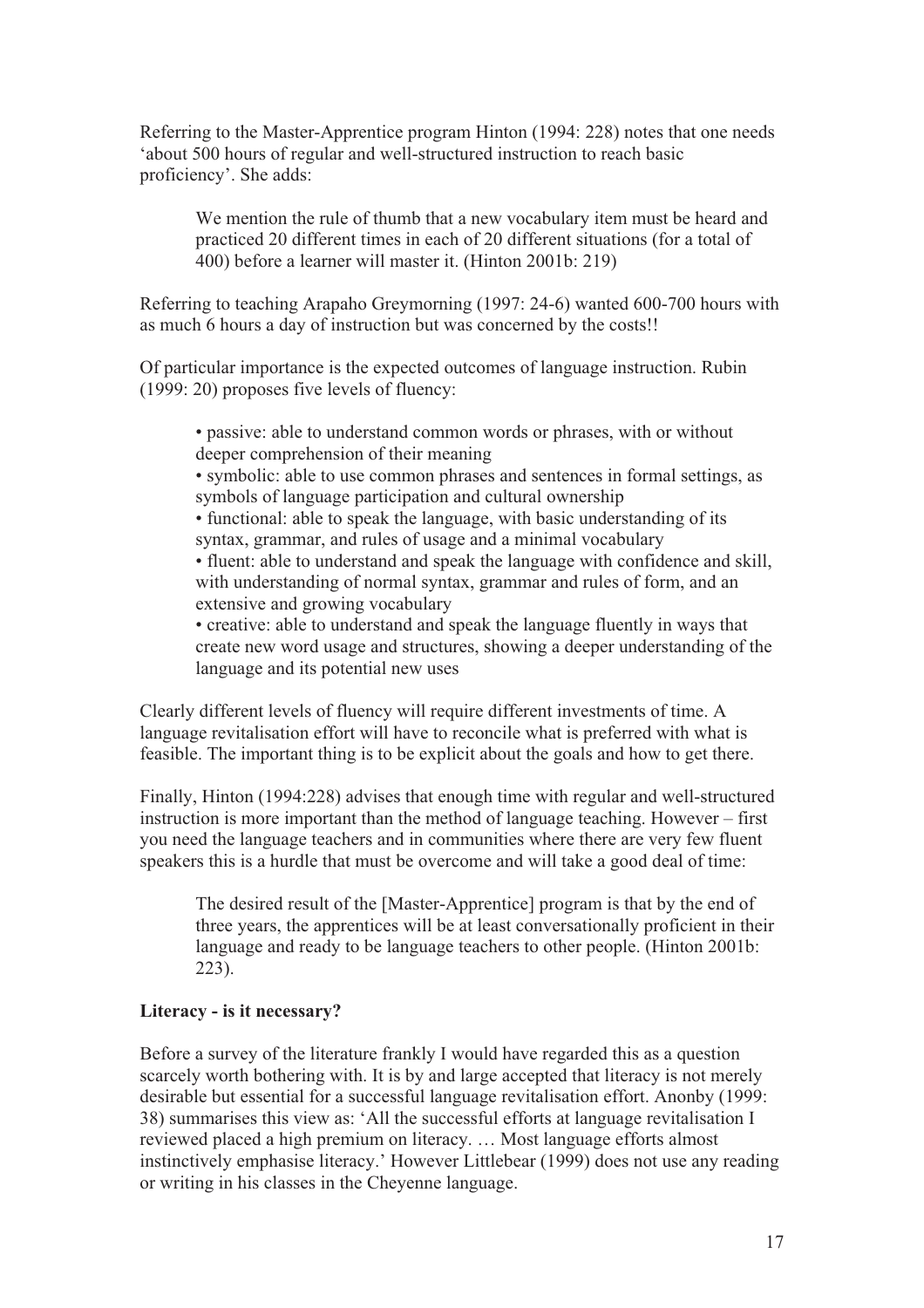Bielenberg believes that this literacy question should be given serious consideration and concludes that:

both indigenous people who are for indigenous literacy and those who are against it have the same goals in mind, they all want to revitalise a language and culture, a revitalisation that they see as necessary to the very continuation of a group of people. Both types of programs have been successful (1999: 108).

The question is also carefully considered by Watahomigie & McCarty (1996), two researchers of tremendous experience in the field of endangered languages and education (see also Hornberger ed. 1996).

# Using technology

It is clear from the literature that there is quite a range of views on the value of technology for revitalising Indigenous languages. On the negative side Reyhner (1999: xv-xvi) reports on the role of technology in revitalising indigenous languages noting that

There has been telling criticism of "technofixes" for endangered languages. Hilaire Paul Valiquette writes that,

Computers are the most questionable of language teaching tools. They are not cost-effective; they bypass intergenerational teaching; they often involve handing over control to technical experts. They are very often connected with bad L[anguage] teaching (word lists, clicking on the face to hear the word 'nose,' etc.). Their use makes a patronizing statement: "the superiority of technology of the dominant culture is saving you." (1998, p. 111)

However given that, he goes on to write, "Computers do have a use in longrange language preservation" (1998, p. 111).

On the other hand Hinton (2001a), after describing the problems and pitfalls of the uses of computer technology, shows that at least some Indigenous people would feel deprived if their ancestral languages were not embracing the new technology:

An added bonus to the use of computers is its inclusion of Hualapai language. Students don't have to limit their computer proficiency to using English language only. The [program] includes activities that would allow students to input information acquired through interviews into the computer. This information can be in Hualapai language. The use of this further reinforces the idea that tribal values and language are compatible to high technology. An individual does not need to give up either for the other. (Hinton 2001a: 271)

One approach employing technology involves the use of the telephone to learn ancestral languages. Taff (1997) concedes that learning an ancestral language by telephone is not an ideal method but reports that it is certainly better than very little or nothing at all for people in widely dispersed communities. Clearly there could be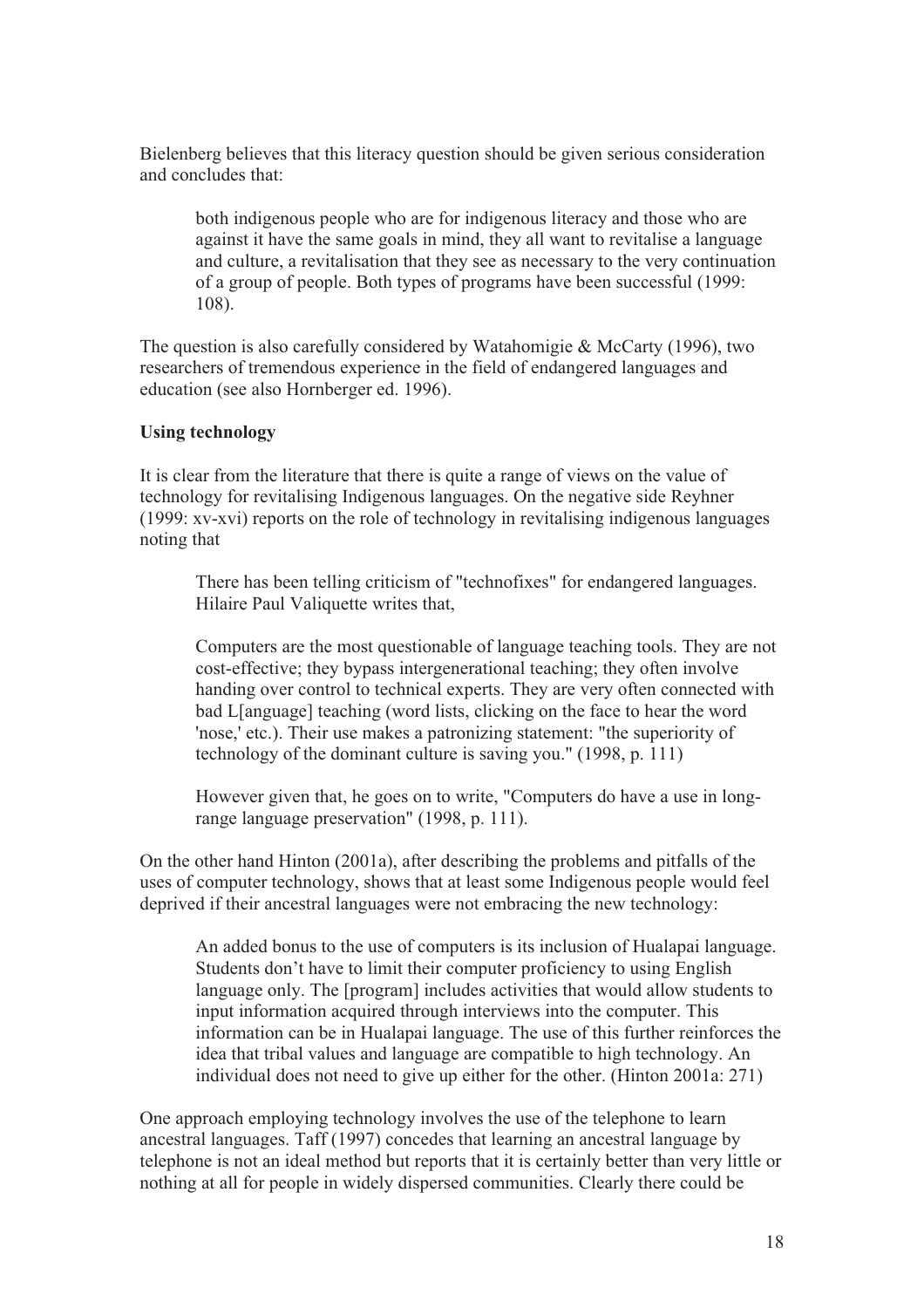occasions where the use of telephones could alleviate the problem of dispersed communities in New South Wales.

Other uses of technology include Media and Multimedia. Hale (2001b) provides one example of the use of TV and radio in Central Australia and presents a very telling counterexample to the claim that media controls Indigenous people. Kroskrity and Reynolds (2001) describe their efforts in producing a CD as part of a language revitalisation project and present some very useful advice on the process and planning that should be carried out. Greymorning (2001) evocatively captures an unusual feature of language revitalisation in part of his paper's title; When Bambi Spoke Arapaho. This concerns his attempt and eventual success in getting the Disney film, Bambi, translated into Arapaho. Despite the difficulties in carrying out this project it has had very positive outcomes.

In summarising the uses of technology in language revitalisation efforts Hinton (2001a) presents some of the problems and pitfalls. Although there can be advantages to using technology it should not, as the Dauenhauers have warned, become an avoidance strategy in which the essential task of day-to-day communication is diminished or neglected altogether. Nevertheless there are now more resources available 'out there' than there were only a few years ago. To the question: Can the Web Save My Language? Buszard-Welcher (2001: 343) judiciously responds: ' … we are only beginning to realize the potential of the Web for language maintenance and revitalisation'.

# Promoting advanced Indigenous language scholarship

Certainly in the longer term the promotion of advanced Indigenous language scholarship should be considered in New South Wales. At this stage there are very few Indigenous people from New South Wales or working in New South Wales who are trained in linguistics. Partly this is a matter of sheer scale. For example, Slate (2001) gives a Navajo perspective on the difficulties of giving Navajo a voice in more settings, like the 240 schools which have a large number of Navajo students! Navajo is spoken by about 80,000 people and has a long tradition of scholarship. By contrast there is no Indigenous language in New South Wales that is even spoken by anything like a thousand people. Nevertheless the gaining of Indigenous expertise should be encouraged and as Slate admits:

Even when there are Navajos with specialized expertise, often they are spread too thin. If, for example, it is important to provide instruction or research in articulatory phonetics for teachers of English as a second language (ESL) or Navajo as a second language (NSL), the key issues are of quality work and accessible results, whoever does it (Slate 2001: 391).

More generally, Slate (2001) presents a detailed and useful account of how language scholarship can be shaped by Indigenous scholars and tailored for Indigenous purposes.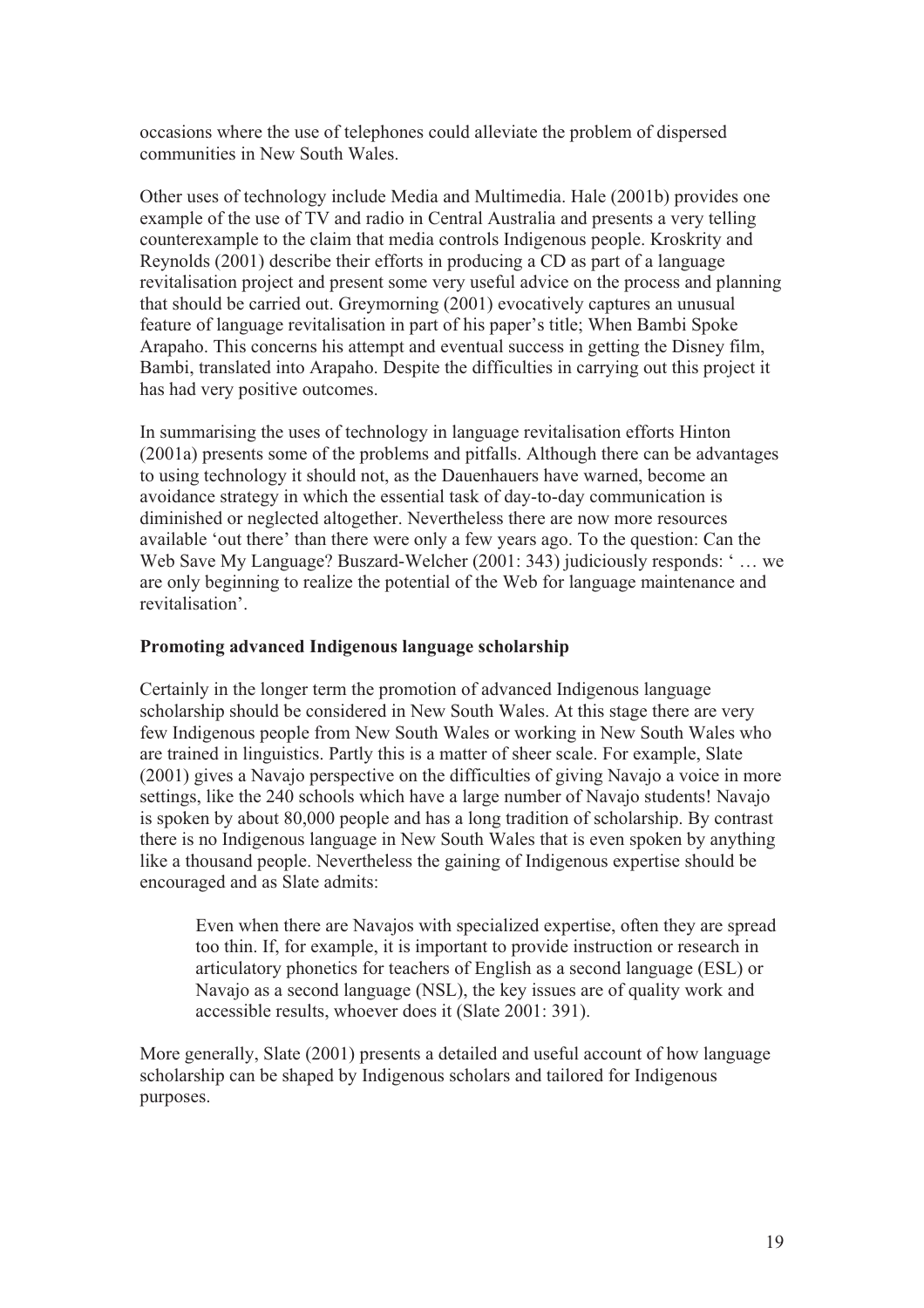#### Success or failure in language revitalisation?

Success in language revitalisation can be assessed in many ways. In examining some of the diversity in language revitalisation efforts, Ash, Fermino and Hale (2001: 20) present 'five factors: (1) the present condition of the language; (2) projects initiated: their history, results, and prospects; (3) resources available to the community; (4) sociopolitical and economic factors bearing on the effectiveness of the projects; and (5) decisions and agreements which require discussion in the community.' Within this framework they present four case studies of which perhaps the most comparable to New South Wales is the situation of the Wampanoag language (of the Mashpee people) of the southern New England region of the USA. Although the language is no longer spoken it has extensive records from as early as the 17th century. The language reclamation committee has decided that a community member (Jessie Little Doe Fermino) should be trained as a linguist. Fermino first began her studies in 1997 and is now enrolled in the graduate program in linguistics at the Massachusetts Institute of Technology. In this instance the community as a whole and this community member in particular are taking a long term approach in which 'the study of the Wampanoag language' is to be taken 'as a serious responsibility, one to be approached systematically, not haphazardly' (Ash, Fermino and Hale 2001: 30).

Regardless of the precise goals for language revitalisation efforts, Reyhner (1999: xviii) focusses on what is needed to achieve those goals:

The Three "M's" of Indigenous Language Education

Methods deal with what teaching techniques will be used at what age levels and stages of language loss.

Materials deal with what things will be available for teachers and learners to use, including audiotapes, videotapes, storybooks, dictionaries, grammars, textbooks, and computer software.

Motivation deals with increasing the prestige (including giving recognition and awards to individuals and groups who make special efforts) and usefulness of the indigenous language in the community and using teaching methods that learners enjoy so they will come back for more indigenous language instruction.

More detailed advice on a suitable course of action for communities faced with the potential loss of a language is set out in 7 stages by King, Kendall (2001: 219 drawing on Brandt and Ayoungman 1989): introduction; preplanning and research; needs assessment; policy formulation and goal-setting; implementation; evaluation, and, replanning.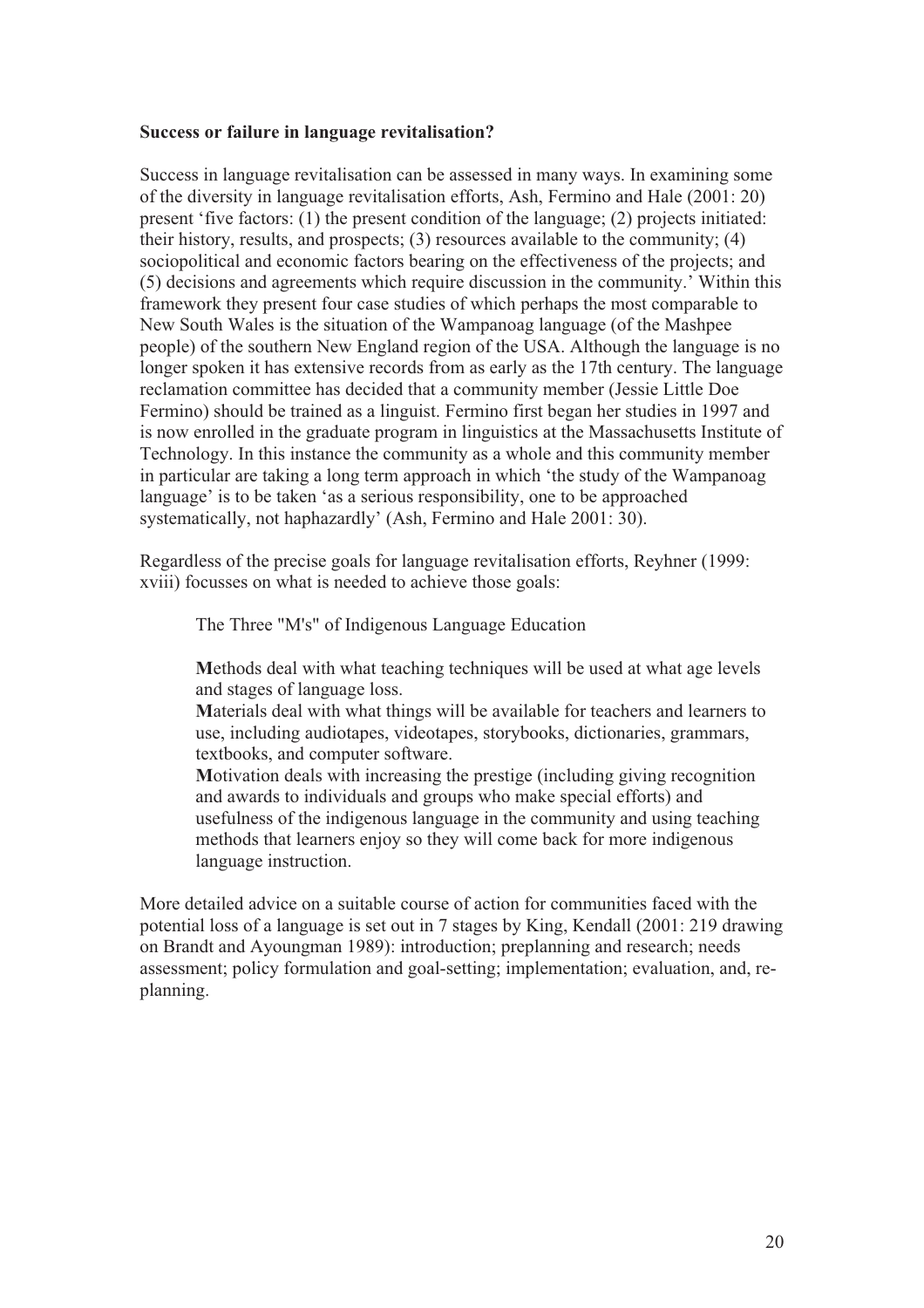Based on wide experience of language revitalisation efforts we are given this advice:

1. Talking about "what to do" to rescue endangered languages is important, but will not in itself reverse the shift toward English. Begin using the language now--at home, in the community, and everywhere.

2. Don't criticize or ridicule errors.

3. Be a risk-taker; look at your children and learn from them.

4. Learning is fun; don't stifle it by making it overly difficult or boring.

5. Through children, involve the parents; through parents, involve the grandparents. Start small and expand the circle.

6. Internal politics are best set aside for the benefit of the language restoration work at hand.

7. Believe that your language is a gift, as many tribal language policies openly state. If the language is not used and given life by its speakers, they are not fulfilling their responsibility. "Our Creator has created the world for us through language," 1996 AILDI participants and faculty observed; "If we don't speak it, there is no world."

8. This is the time for each person to do her or his part. We, not others, must assume responsibility. The stakes are high--don't wait for someone else to begin.

9. Finally, understand that others share your mission. Together, you can become a powerful team for positive change. (McCarty et al. 1997: 101)

The very first of these suggestions echoes the quotation at the very beginning of this paper. To put it bluntly, *if you want to save your language*, *get on with it!* 

Perhaps one should conclude this section with a cautionary note: some of the advice is conflicting. For example, literacy is essential for language revitalisation (Anonby 1999: 38) and it might not be necessary (Watahomigie & McCarty 1996). Crawford (1997: 53) warns:

At the outset it should be noted that, so far, no one has developed a comprehensive theory of language shift -- what causes it under widely varying conditions, what prevents it from happening, what can help to reverse it …

A lot more research, documentation of case studies and refining of technique still need to be done. Each situation has a unique set of problems and will have appropriate solutions to address those problems.

# Even 'failure' in language revitalisation is worthwhile!

One commentator observes that 'language revitalisation efforts which are not deemed successful in that they do not reinstate mother-tongue transmission of the threatened language are far from worthless' (King, Kendall 2001: 212 drawing on Dorian 1987). Indeed Dorian argues that there at least four 'possible reasons for undertaking efforts of this kind, sometimes in the face of almost certain failure' (Dorian 1987: 63). In brief the first of these is that the very act of promoting the language assists potential speakers to confront some of the negative attitudes towards the language that they have acquired after a long period of discrimination. For example, consider the Tlingit people of southeast Alaska: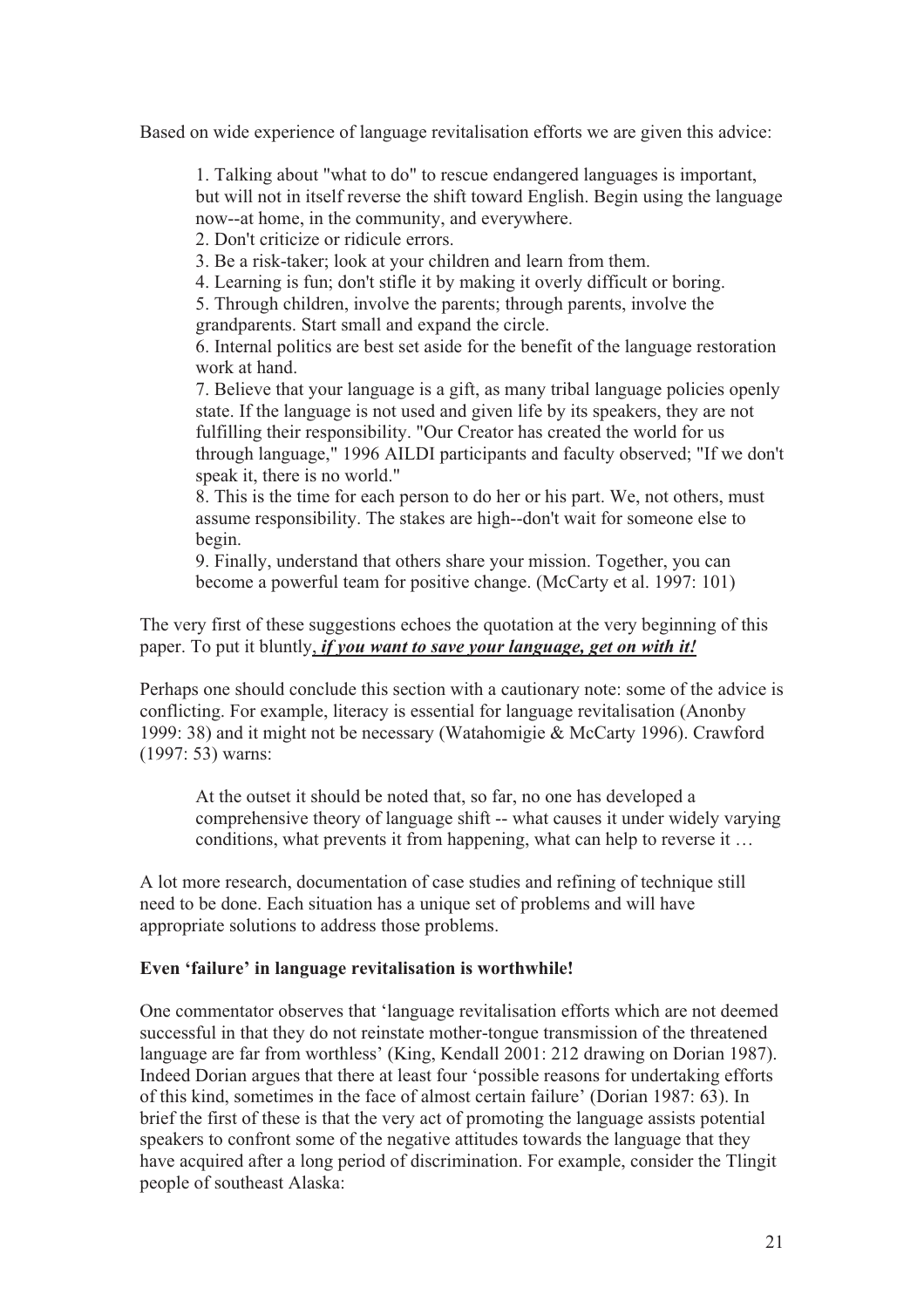In reality, many people are afraid of the traditional language. It is alien, unknown, and difficult to learn. It can be a constant reminder of a deficiency and a nagging threat to one's image of cultural competence.

… It is not easy to overcome this pain. Many potential language teachers have commented with bitterness, 'They beat the languages out of us in school, and now the schools want to teach it.'(Dauenhauer and Dauenhauer 1998: 65)

A second reason for attempting language revitalisation is that the effort usually includes 'some emphasis on traditional lifeways and some transmission of ethnic history' (Dorian 1987: 64). A third possible benefit is economic, for instance, through employment of Indigenous teachers, teacher's aides or administrators. A fourth and final benefit of attempting language revitalisation concerns the overall 'cultural climate' of the community. (Dorian 1987: 63-65).

# References

Anonby, Stan J. 1999 Reversing language shift: can Kwak'wala be revived. In Reyhner et al. eds. 33-52.

Ash, Anna, Jessie Little Doe Fermino and Ken Hale 2001 Diversity in language maintenance and restoration: a reason for optimism. In Hinton and Hale eds., 19-35. Asher, J. 1996Learning Another Language Through Actions: The Complete Teacher's Guidebook. 5th edition. Los Gatos, CA: Sky Oaks Productions.

Bauman, James J. 1980 A Guide to Issues in Indian Language Retention. Washington, DC: Center for Applied Linguistics.

Brandt, E. A. and V. and Ayoungman 1989 Language renewal and language maintenance: a practical guide. Canadian Journal of Native Education 16(2), 42-77. Burnaby, Barbara 1997 Aboriginal language maintenance, development, and enhancement. In Cantoni ed. 22-40.

Buszard-Welcher, Laura 2001 Can the Web save my language? In Hinton and Hale eds., 331-345.

Cantoni, Gina ed. 1997 Stabilizing Indigenous Languages. Flagstaff: Northern Arizona University.

de Reuse, Willem J. 1997 Issues in Language Textbook Development: The Case of Western Apache. In Reyhner ed. 116-128.

Dixon, R.M.W. 1980 The Languages of Australia. Cambridge: Cambridge University Press.

Dorian, Nancy 1987 The value of language-maintenance efforts which are unlikely to succeed. International Journal of the Sociology of Language 68, 57-67.

Fishman, Joshua 1991 Reversing Language Shift: Theoretical and Empirical

Foundations of Assistance to Threatened Languages. Clevedon: Multilingual Matters.

Green, Thomas 1996 The Ulwa language wakes up. In Jonathan Bobaljik, Rob Pensalfini and Luciana Storto eds. Papers on Language Endangerment and the

Maintenance of Linguistic Diversity, MIT Working Papers in Linguistics vol. 28: 59- 84.

Grenoble, Lenore and Lindsay J. Whaley 1998 Toward a typology of language endangerment. In Grenoble and Whaley eds., 22-54.

Grenoble, Lenore and Lindsay J. Whaley eds. 1998 Endangered Languages. Language Loss and Community Response. Cambridge: Cambridge University Press.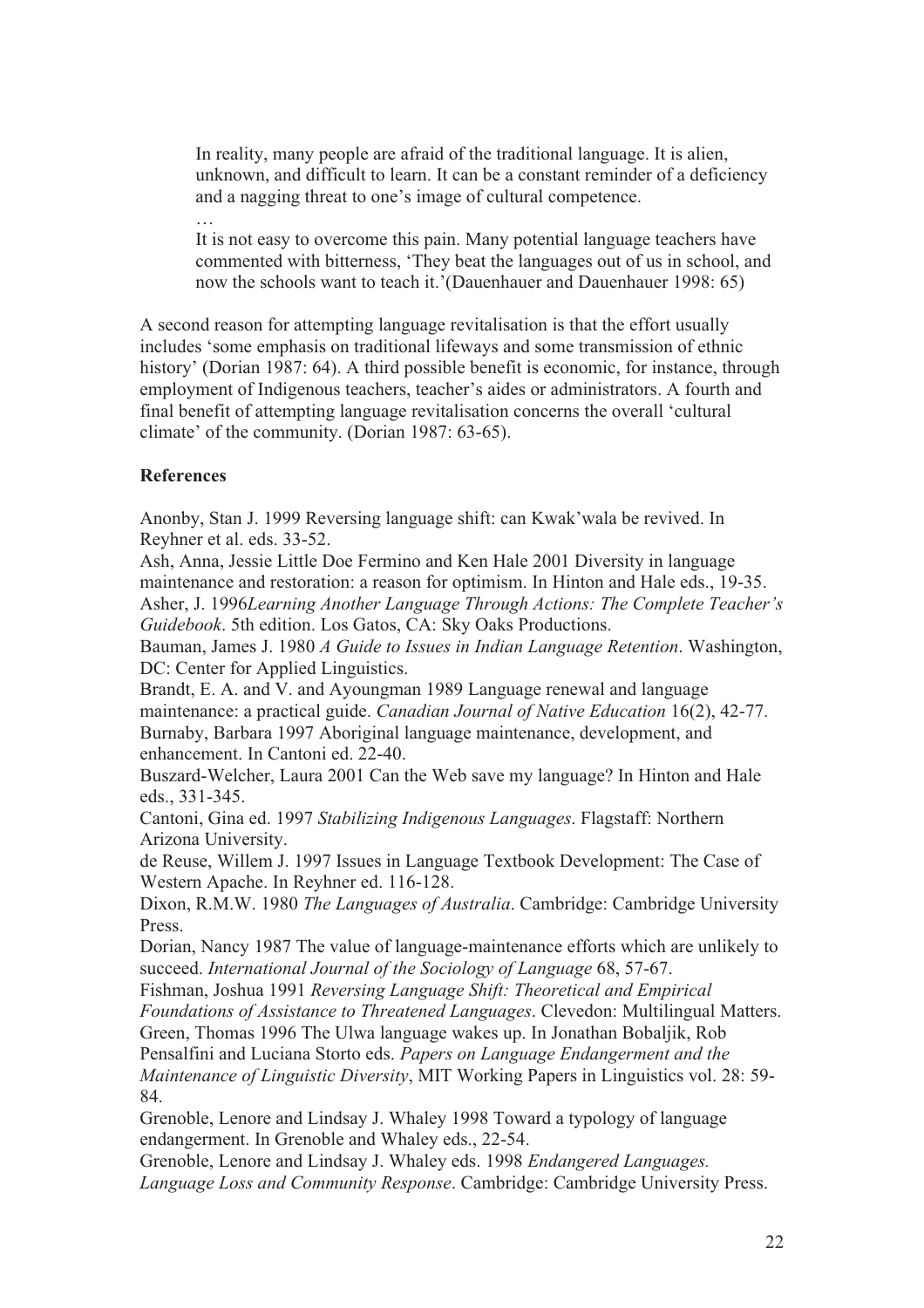Greymorning, Stephen 1997 Going beyond words: the Arapaho Immersion Program. In Reyhner ed. 22-30.

Greymorning, Stephen 1999 Running the gauntlet of an Indigenous language program. In Reyhner et al. eds. 6-16.

Greymorning, Stephen 2001 Reflections on the Arapaho Language Project, or when Bambi spoke Arapaho and other tales of Arapaho language revitalisation efforts. In Hinton and Hale eds., 287-297.

Hale, Kenneth, Colette Craig, Nora England, LaVerne Jeanne, Michael Krauss, Lucille Watahomigie and Akira Yamamoto 1992 Endangered languages. Language 68(1): 1-42.

Hale, Ken 2001a Linguistic aspects of language teaching and learning in immersion contexts. In Hinton and Hale eds., 227-235.

Hale, Ken 2001b Strict locality in local language media. An Austrlian example. In Hinton and Hale eds., 277-282.

Hale, Ken 2001c Ulwa (Southern Sumu): the beginnings of a language research project. In Paul Newman and Martha Ratliff eds. Linguistic Fieldwork. Cambridge: Cambridge University Press, 76-101.

Hinton, Leanne 1994 Flutes of Fire. Essays on California Indian Languages. Berkeley: Heyday Books. [esp. Part V Keeping the languages alive.]

Hinton, Leanne 1997 Survival of endangered languages: The California Master-

Apprentice Program. International Journal of the Sociology of Language 123, 177-91.

Hinton, Leanne 1998 Language loss and revitalisation in California: Overview. International Journal of the Sociology of Language 132, 83-93.

Hinton, Leanne 1999 Teaching endangered languages. In B. Splosky ed. Concise Encyclopedia of Educational Linguistics. Oxford: Elsevier Science, 74-77.

Hinton, Leanne 2001a Audio-video documentation. In Hinton and Hale eds., 265-271. Hinton, Leanne 2001b The master-Apprentice language learning program. In Hinton and Hale eds., 216-226.

Hinton, Leanne 2001c Sleeping languages. Can they be awakened? In Hinton and Hale eds., 413-417.

Leanne Hinton 2001d Training people to teach their own language. In Hinton and Hale eds., 349-350.

Leanne Hinton 2001e The use of linguistic archives in language revitalisation. The Native California Language Restoration Workshop. In Hinton and Hale eds., 419-423. Hornberger, Nancy ed. Language Planning from the Bottom Up: Indigenous Literacies in the Americas. Berlin: Mouton de Gruyter.

Johns, Alana and Irene Mazurkewich 2001 The role of the university in the training of native language teachers. In Hinton and Hale eds., 355-366.

King, Jeanette 2001 Te Kohanga Reo. Maori language revitalisation. In Hinton and Hale eds. 118-128.

King, Kendall A. 2001 Language Revitalisation Processes and Prospects. Quichua in the Ecuadorian Andes. Clevedon: Multilingual Matters.

Krauss, Michael 1992 The world's languages in crisis. Language 68(1): 4-10. Kroskrity, Paul V. and Jennifer F. Reynolds 2001 On using multimedia in language renewal. Observations from making the CD-ROM Taitaduhaan. In Hinton and Hale eds., 317-329. .

Littlebear, Richard 1999 Some rare and radical idea for keeping Indigenous languages alive. In Reyhner et al. eds. 1-5.

McCarty, Teresa L. 1998 Schooling, resistance, and American Indian languages. International Journal of the Sociology of Language 132, 27-41.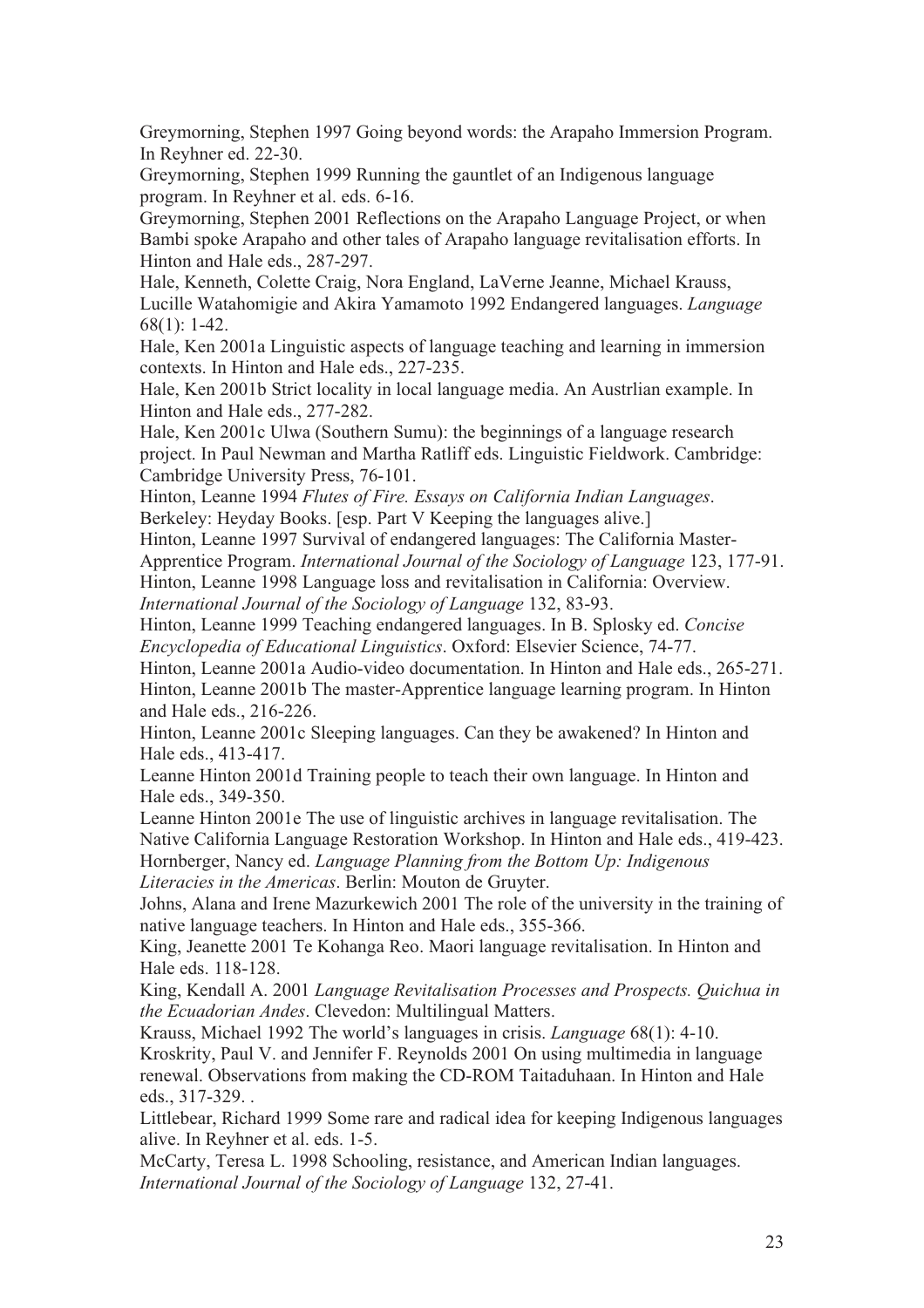McCarty, Teresa L., Lucille J. Watahomigie, Akira Y. Yamamoto, and Ofelia Zepeda 1997 School-Community-University Collaborations: The American Indian Language Development Institute. In Reyhner ed. 85-104.

McCarty, Teresa L., Lucille J. Watahomigie, Akira Y. Yamamoto and Ofelia Zepeda 2001 Indigenous educators as change agents. Case studies of two language institutes. In Hinton and Hale eds., 371-383.

McCarty, Teresa L. and Ofelia Zepeda eds. 1998 Indigenous language use and change in the Americas. International Journal of the Sociology of Language 132.

Matsumara, Kazuto ed. 1996 Studies in Endangered Languages Papers from the International Symposium on Endangered Languages, Tokyo, November 18-20, 1995.

Mellow, J. Dean 2000 An Examination of Western Influences on Indigenous

Language Teaching. In Jon Reyhner, Joseph Martin, Louise Lockard, and W.

Sakiestewa Gilbert eds. Chapter 9 (pp.) of Learn in Beauty: Indigenous Education for a New Century. Northern Arizona University, Flagstaff, Arizona, 102-113.

Mercurio, Antonio and Rob Amery 1996 Can Senior Secondary Studies help to maintain and strengthen Australia's Indigenous languages? In Jonathan Bobaljik, Rob Pensalfini and Luciana Storto eds. Papers on Language Endangerment and the Maintenance of Linguistic Diversity, MIT Working Papers in Linguistics vol. 28: 25- 57.

Nettle, Daniel and Suzanne Romaine 2000 Vanishing Voices. The Extinction of the World's Languages. Oxford: Oxford University Press.

Ostler, Nicholas and Blair Rudes eds. 2000 Endangered Languages and Literacy. Bath: Foundation for Endangered Languages.

Palmer, Kingsley ed. 2000 Strong Language Strong Culture. New South Wales Strategic Language Study. Final Report and Strategy Action Plan. - prepared for the Aboriginal and Torres Strait Islander Commission by the Australian Institute of Aboriginal and Torres Strait Islander Studies [co-authored by Dianne Hosking, Tony Lonsdale, Jaky Troy and Michael Walsh].

Slate, Clay 2001 Promoting advanced Navajo language scholarship. In Hinton and Hale eds., 389-410. [A Navajo perspective on the difficulties of giving Navajo a voice in more settings, like the 240 schools which have a large number of Navajo students] Reyhner, Jon ed. 1997 Teaching Indigenous Languages. Flagstaff: Northern Arizona University.

Reyhner, Jon 1999 Introduction: some basics of Indigenous language revitalisation. In Reyner et al. eds., v-xx.

Reyhner, Jon, Gina Cantoni, Robert N. St. Clair and Evangeline Parsons Yazzie eds. 1999 Revitalizing Indigenous Languages. Flagstaff: Northern Arizona University. Reyhner, Jon, Joseph Martin, Louise Lockard, and W. Sakiestewa Gilbert eds. 2000 Learn in Beauty: Indigenous Education for a New Century. Flagstaff: Northern Arizona University.

Robins, R.H. and E.M. Uhlenbeck eds. Endangered Languages. Oxford: Berg 1991. Rubin, Daniel S. 1999 Sm'algyx language renewal: prospects and options. In Reyhner et al. eds. 17-32.

Silverthorne, Joyce A. 1997 Language Preservation and Human Resources Development In Reyhner ed. 105-115.

Stiles, Dawn B. 1997 Four Successful Indigenous Language Programs In Reyhner ed. 248-262

Supahan, Terry and Sarah E. Supahan 2001 Teaching well, learning quickly. Communication-based language instruction. In Hinton and Hale eds., 195-197.